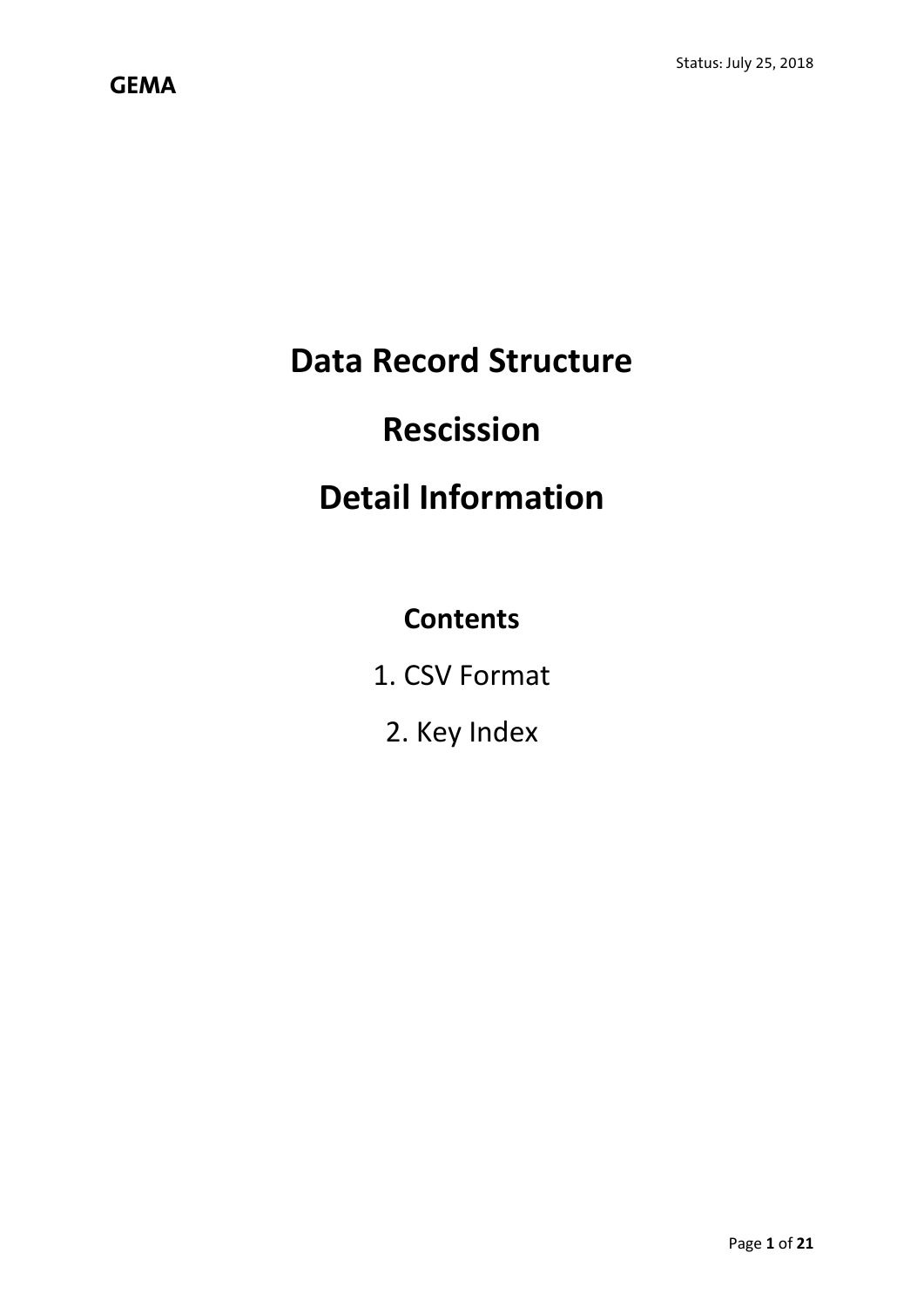# **Detail Information Rescission (CSV Format)**

| No.            | Excel                    | Field/Fielddescription                                              | Abbreviation     | Size                | Dec.           | from         | to  | <b>Type</b>  |
|----------------|--------------------------|---------------------------------------------------------------------|------------------|---------------------|----------------|--------------|-----|--------------|
| $\mathbf{1}$   | A                        | Distribution Identification Code (key                               | <b>ABRENR</b>    | 10                  |                | $\mathbf{1}$ | 10  | N            |
|                |                          | index, Distribution Identification                                  |                  |                     |                |              |     |              |
|                |                          | Codes')                                                             |                  |                     |                |              |     |              |
| $\overline{2}$ | B                        | Original Distribution Identification Code                           | ABRENR ALT       | 10                  |                | 11           | 20  | N            |
| 3              | $\mathsf{C}$             | Date of the original distribution                                   | ABRE DATUM ALT   | 8                   |                | 21           | 28  | $\mathsf{N}$ |
|                |                          | (JJJJMMTT)                                                          |                  |                     |                |              |     |              |
| 4              | D                        | Name of the distribution category                                   | <b>SPARTE</b>    | 25                  |                | 29           | 53  | A            |
| 5              | $\mathsf E$              | Distribution Category (key index                                    | SPARTENNUMMER    | $\overline{2}$      |                | 54           | 55  | A            |
|                |                          | 'Distribution Category')                                            |                  |                     |                |              |     |              |
| 6              | $\mathsf F$              | Title of movie/film                                                 | <b>AVWTITEL</b>  | 39                  |                | 56           | 94  | Α            |
| $\overline{7}$ | G                        | Work Number of movie/film                                           | <b>AVWNR</b>     | 10                  |                | 95           | 104 | $\mathsf{N}$ |
| 8              | H                        | Title of Work                                                       | WERKTITEL        | 25                  |                | 105          | 129 | Α            |
| 9              | $\overline{\phantom{a}}$ | Work Code                                                           | <b>WERKNR</b>    | 10                  |                | 130          | 139 | ${\sf N}$    |
| 10             | J                        | Work Code (version)                                                 | FAS              | 3                   |                | 140          | 142 | $\mathsf{N}$ |
|                |                          |                                                                     |                  |                     |                |              |     |              |
| 11             | К                        | Note                                                                | VM               | 3<br>$\overline{3}$ |                | 143          | 145 | N            |
| 12             | L                        | <b>Valuation Key</b>                                                | <b>BEW</b>       |                     |                | 146          | 148 | A            |
| 13             | M                        | Administration-GEMA-Account-No. of<br>the Publisher                 | <b>YKTO</b>      | 11                  |                | 149          | 159 | $\mathsf{N}$ |
|                |                          |                                                                     |                  |                     |                |              |     |              |
| 14             | $\mathsf{N}$             | Name of Administration-Account of the                               | YKTO_NAME        | 50                  |                | 160          | 209 | A            |
|                |                          | Publisher                                                           |                  |                     |                |              |     |              |
|                |                          |                                                                     |                  |                     |                |              |     |              |
| 15             | $\circ$                  | Main-Account of the Publisher                                       | <b>HKTO</b>      | 11                  |                | 210          | 220 | $\mathsf{N}$ |
| 16             | P                        | IP Name Number of the Publisher                                     | IP NAME NO       | 11                  |                | 221          | 231 | $\mathsf{N}$ |
| 17             | Q                        | Name of Main-Account of the Publisher                               | <b>HKTO NAME</b> | 50                  |                | 232          | 281 | A            |
| 18             | ${\sf R}$                | Sub-Account of the Publisher                                        | <b>UKTO</b>      | 11                  |                | 282          | 292 | ${\sf N}$    |
| 19             | S                        | Name of Sub-Account of the Publisher                                | <b>UKTO NAME</b> | 50                  |                | 293          | 342 | A            |
| 20             | $\mathsf T$              | Society Code, 035 = GEMA                                            | <b>GES</b>       | $\overline{3}$      |                | 343          | 345 | N            |
|                |                          | (key index 'Society Codes')                                         |                  |                     |                |              |     |              |
| 21             | U                        | Account Type                                                        | <b>KTOART</b>    | $\overline{2}$      |                | 346          | 347 | Α            |
| 22             | ${\sf V}$                | Type of Share, NA = normal share                                    | ANT              | $\overline{2}$      |                | 348          | 349 | ${\sf A}$    |
| 23             | W                        | Right Owner (key index, Category of                                 | <b>ROLLE</b>     | $\mathbf{1}$        |                | 350          | 350 | N            |
|                |                          | Right Owner')                                                       |                  |                     |                |              |     |              |
| 24             | X                        | Right Owner in DIDAS                                                | ROLLE DIDAS      | 4                   |                | 351          | 354 | Α            |
| 25             | Y                        | Debit (RV) / Credit (NV) adjustment                                 | RV_NV            | $\mathbf{1}$        |                | 355          | 355 | A            |
|                |                          | indicator,                                                          |                  |                     |                |              |     |              |
|                |                          | $(N=no$                                                             |                  |                     |                |              |     |              |
|                |                          | Debit/Credit adjustments available<br>, Y= Debit/Credit adjustments |                  |                     |                |              |     |              |
|                |                          | considered)                                                         |                  |                     |                |              |     |              |
| 26             | Z                        | Share Amount (absolute value)                                       | <b>BETRAG</b>    | 10                  | $\overline{2}$ | 356          | 365 | N            |
|                |                          | ->2 decimal places                                                  |                  |                     |                |              |     |              |
| 27             | AA                       | Main-Account of the Author                                          | U HKTO           | 11                  |                | 366          | 376 | N            |
| 28             | AB                       | IP Name Number of the Author                                        | U IP_NAME_NO     | 11                  |                | 377          | 387 | N            |
| 29             | AC                       | Name of Main-Account of the Author                                  | U HKTO NAME      | 50                  |                | 388          | 437 | А            |
| 30             |                          |                                                                     |                  |                     |                |              |     |              |
|                | AD                       | Society Code of the Author, 035 =                                   | U_GES            | 3                   |                | 438          | 440 | N            |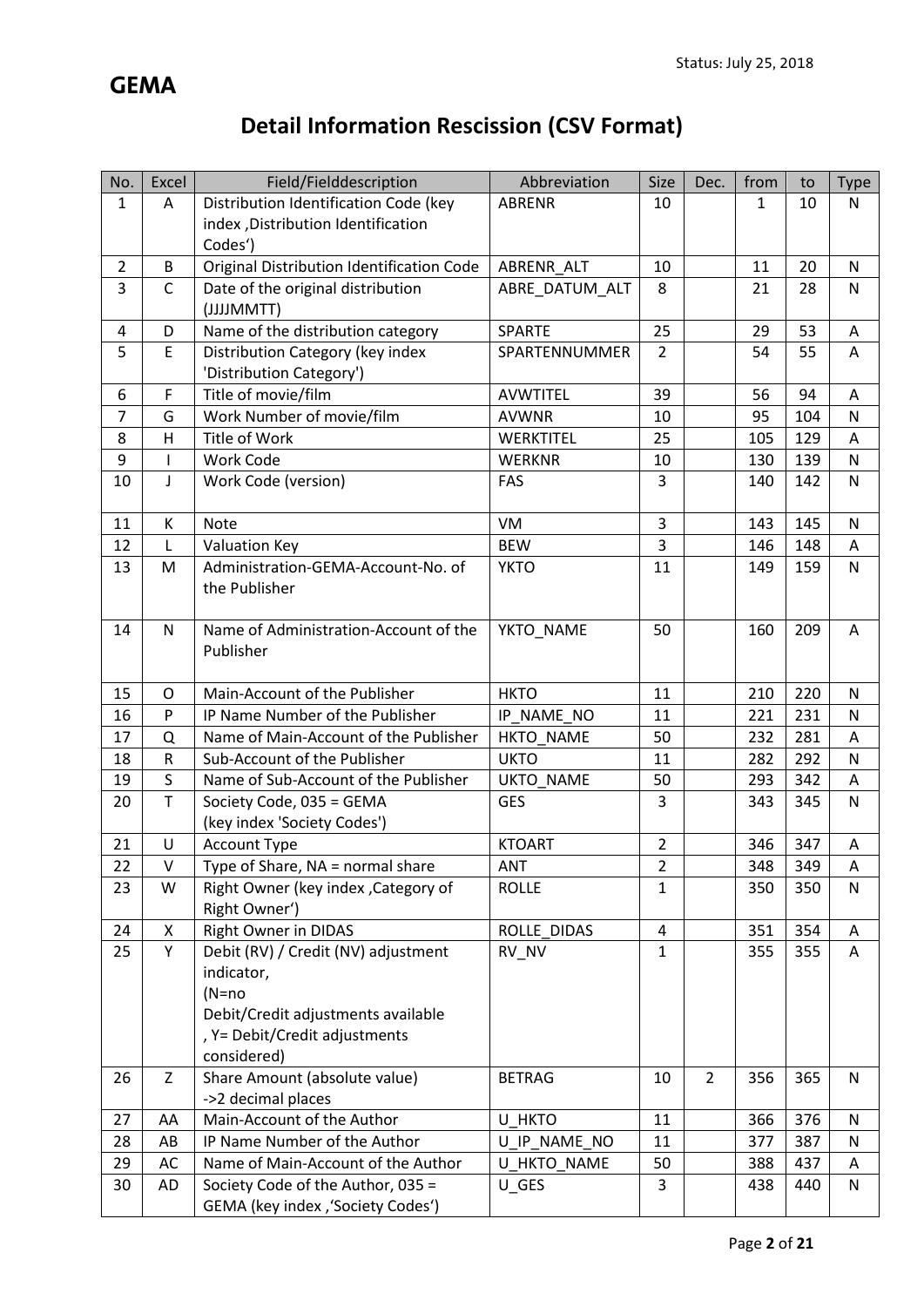| 31 | AE | Account Type of the Author            | U KTOART        | 2              |                | 441 | 442 | A |
|----|----|---------------------------------------|-----------------|----------------|----------------|-----|-----|---|
| 32 | AF | Type of Share of the Author, NA =     | U ANT           | $\overline{2}$ |                | 443 | 444 | Α |
|    |    | normal share                          |                 |                |                |     |     |   |
| 33 | AG | Right Owner of the Author (key index  | U ROLLE         | 1              |                | 445 | 445 | N |
|    |    | , Category of Right Owner')           |                 |                |                |     |     |   |
| 34 | AH | Right Owner in DIDAS of the Author    | U ROLLE DIDAS   | 4              |                | 446 | 449 | A |
| 35 | AI | Numerator of the Copyright Share of   | U ZAEHLER       | 7              | 3              | 450 | 456 | N |
|    |    | the Original Distribution             |                 |                |                |     |     |   |
| 36 | AJ | Denominator of the Copyright Share of | <b>U NENNER</b> | 3              |                | 457 | 459 | N |
|    |    | the Original Distribution             |                 |                |                |     |     |   |
| 37 | AK | Distribution Amount of the Author     | U BETRAG        | 10             | $\overline{2}$ | 460 | 469 | N |
|    |    | (absolute value)                      |                 |                |                |     |     |   |
|    |    | ->2 decimal places                    |                 |                |                |     |     |   |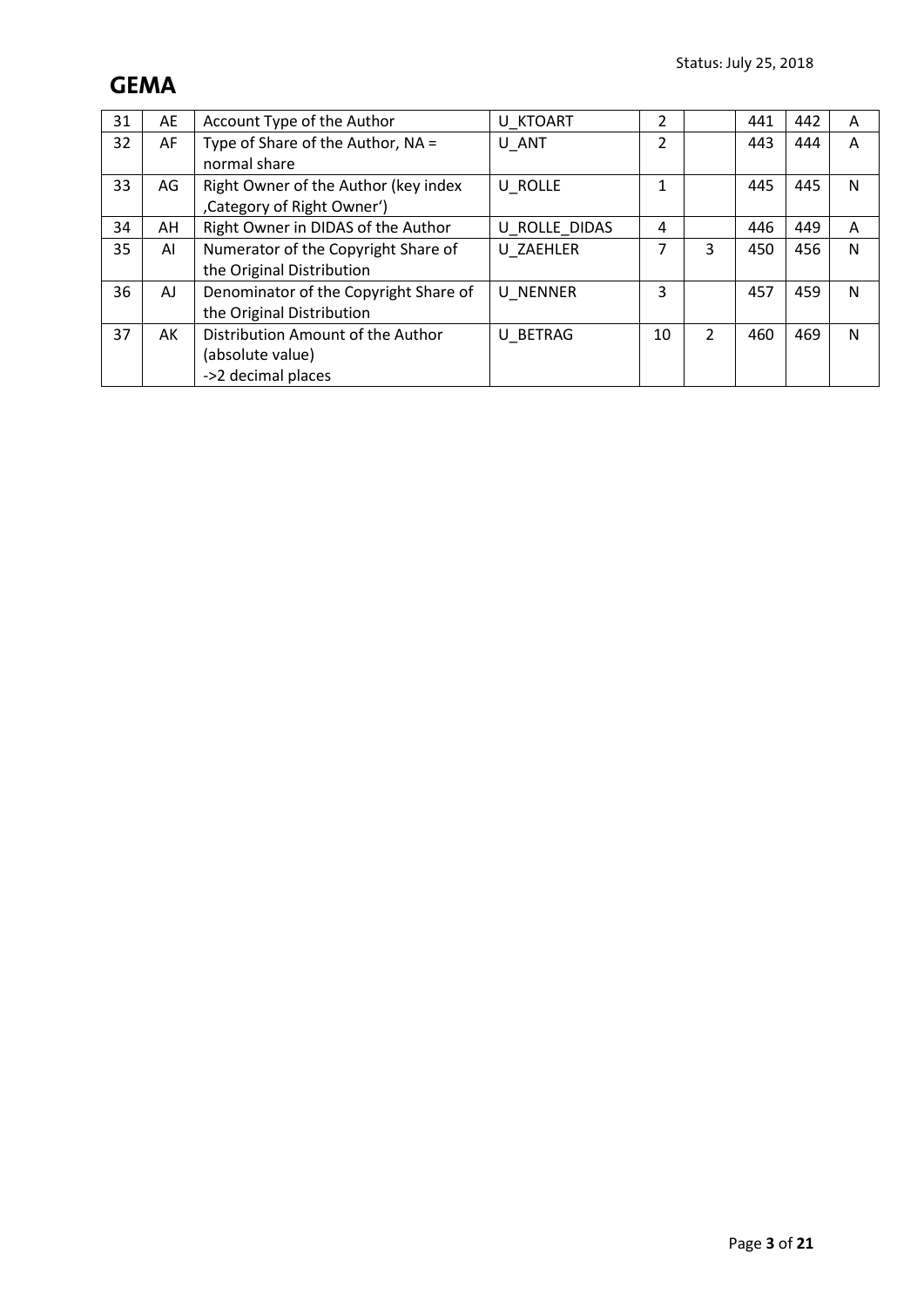| <b>Key Index: Distribution Categories</b> |  |
|-------------------------------------------|--|
|-------------------------------------------|--|

| Code<br>Distribution | Description of Distribution Category                                    | Data Record Format         |
|----------------------|-------------------------------------------------------------------------|----------------------------|
| Category             |                                                                         |                            |
| DK                   | DK: music by mechanical means in discotheques                           | <b>General Rights</b>      |
| D <sub>2</sub>       | DK VR: mechanical rights in discotheques                                | <b>General Rights</b>      |
| E1                   | E: serious music                                                        | <b>General Rights</b>      |
| E <sub>2</sub>       | <b>BM: incidental music</b>                                             | <b>General Rights</b>      |
| E7                   | EM: serious music by mechanical means                                   | <b>General Rights</b>      |
| E8                   | ED: serious music direct-accounting                                     | <b>General Rights</b>      |
| K1                   | KI EK: music in evangelic church service                                | <b>General Rights</b>      |
| K <sub>2</sub>       | KI KK: music in catholic curch service                                  | <b>General Rights</b>      |
| K <sub>3</sub>       | FKI EK: functional music in evangelic c. s.                             | <b>General Rights</b>      |
| K4                   | FKI KK: functional music in catholic c. s.                              | <b>General Rights</b>      |
| K <sub>5</sub>       | KI NA: music in new-apostolic church service                            | <b>General Rights</b>      |
| R1                   | R: radio                                                                | <b>General Rights</b>      |
| R <sub>2</sub>       | R VR: mechanicals in radio                                              | <b>General Rights</b>      |
| R <sub>3</sub>       | R GR: music of Grand Rights in radio                                    | <b>General Rights</b>      |
| R <sub>4</sub>       | R VR GR: mechanicals of Grand Rights in radio                           | <b>General Rights</b>      |
| R <sub>5</sub>       | FS: television                                                          | <b>General Rights</b>      |
| R <sub>6</sub>       | FS VR: mechanicals in television                                        | <b>General Rights</b>      |
| R7                   | FS GR: music of Grand Rights in television                              | <b>General Rights</b>      |
| T1                   | T: film                                                                 | Sound Film                 |
| T <sub>2</sub>       | TD: film direct-accounting                                              | Sound Film                 |
| T <sub>3</sub>       | T FS: film in television                                                | Sound Film                 |
| T <sub>4</sub>       | T FS VR: mechanicals in film (television)                               | Sound Film                 |
| T7                   | TD VR: mechanicals in film direct-accounting                            | Sound Film                 |
| U1                   | U: performances of light music                                          | <b>General Rights</b>      |
| U <sub>2</sub>       | M: public performances of light music by means<br>of mechanical devices | <b>General Rights</b>      |
| U8                   | UD: performances of light music direct-<br>accounting                   | <b>General Rights</b>      |
| 10                   | MOD D: music on demand downloading<br>performing rights                 | Mechanical Rights / Online |
| 11                   | MOD D VR: music on demand downloading<br>mechanical rights              | Mechanical Rights / Online |
| 12                   | MOD S: music on demand streaming performing<br>rights                   | Mechanical Rights / Online |
| 13                   | MOD S VR: music on demand streaming<br>mechanical rights                | Mechanical Rights / Online |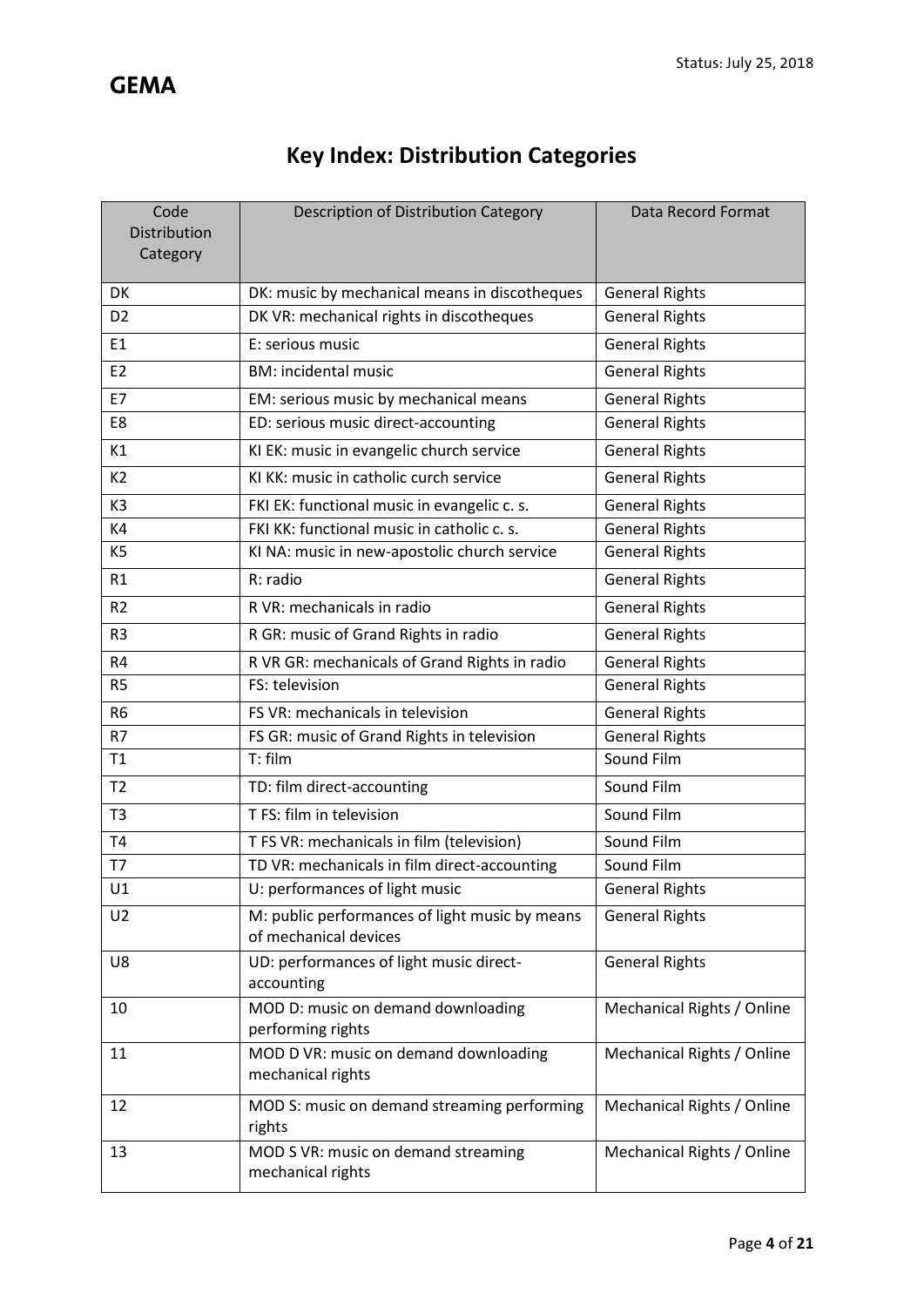| 14 | VOD D: video on demand downloading<br>performing rights         | Mechanical Rights / Online |
|----|-----------------------------------------------------------------|----------------------------|
| 15 | VOD D VR: video on demand downloading<br>mechanical rights      | Mechanical Rights / Online |
| 16 | VOD S: video on demand streaming performing<br>rights           | Mechanical Rights / Online |
| 17 | VOD S VR: video on demand streaming<br>mechanical rights        | Mechanical Rights / Online |
| 20 | PHO VR: mechanical rights sound-carriers                        | Mechanical Rights / Online |
| 25 | BT VR: mechanical rights audiovisual and<br>multimedia carriers | Mechanical Rights / Online |
| 26 | WEB: websites performing rights (streaming)                     | Mechanical Rights / Online |
| 27 | WEB VR: website mechanical rights (streaming)                   | Mechanical Rights / Online |
| 28 | KMOD: ringtones performing rights                               | Mechanical Rights / Online |
| 29 | KMOD VR: ringtones mechanical rights                            | Mechanical Rights / Online |
| 30 | Ausland VR: mechanical rights foreign<br>distribution           | Foreign Distribution       |
| 40 | Ausland AR: performing rights foreign<br>distribution           | Foreign Distribution       |

# **Key Index: Category of Right Owner**

| Code | Category of Right Owner          |
|------|----------------------------------|
|      | Copyright Society                |
|      | Composer                         |
| 2    | Arranger                         |
| 3    | Author                           |
| 4    | Publisher                        |
| 5    | Publisher for theatrical rights  |
| 6    | <b>Composer Special Account</b>  |
|      | Arranger Special Account         |
| 8    | <b>Author Special Account</b>    |
| ٩    | <b>Publisher Special Account</b> |

# **Key Index: Society Codes**

The columns V\_GES and GES contain the society code which is administrated by CISAC. The following link opens the current list of society codes: http://members.cisac.org/CisacPortal/initConsultDoc.do?idDoc=24111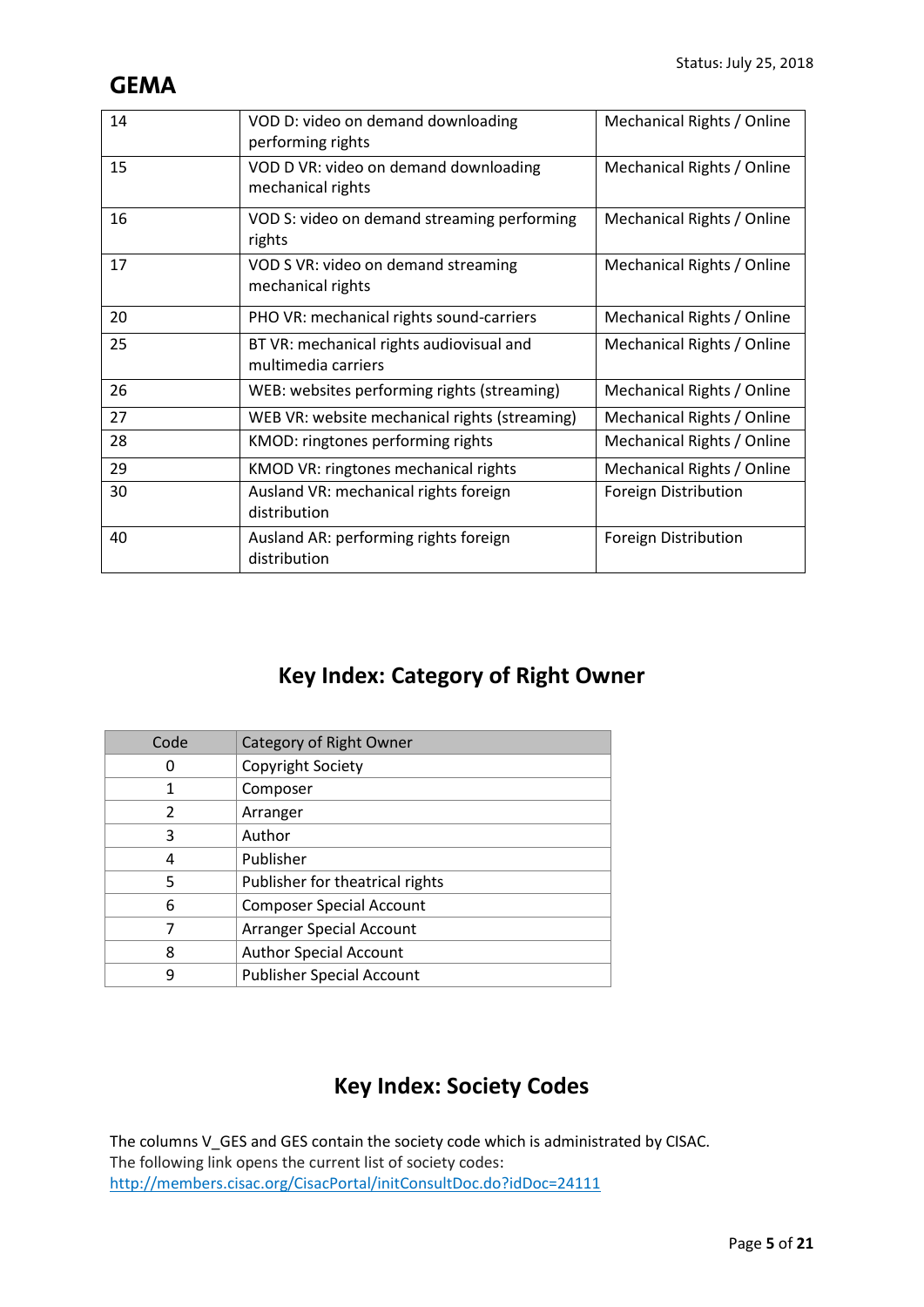| Distribution               |                     | Distribution |                          |
|----------------------------|---------------------|--------------|--------------------------|
| <b>Identification Code</b> | Name                | Category     | <b>Distribution Date</b> |
|                            | 1168   A AR 12 2 FS | FS           | 01.07.2012               |
| 1168                       | A AR 12 2 R         | R            | 01.07.2012               |
| 1168                       | A AR 12 2 T         | T            | 01.07.2012               |
| 1168                       | A AR 12 2 U         | U            | 01.07.2012               |
| 1211                       | A AR 12 3 FS        | FS           | 01.10.2012               |
| 1211                       | A AR 12 3 R         | R            | 01.10.2012               |
| 1211                       | A AR 12 3 T         | T            | 01.10.2012               |
| 1211                       | A AR 12 3 U         | U            | 01.10.2012               |
| 1312                       | A AR 12 4 FS        | FS           | 01.01.2013               |
| 1312                       | A AR 12 4 R         | ${\sf R}$    | 01.01.2013               |
| 1312                       | A AR 12 4 T         | T            | 01.01.2013               |
| 1312                       | A AR 12 4 U         | U            | 01.01.2013               |
| 1352                       | A AR 13 1 FS        | FS           | 01.04.2013               |
| 1352                       | A AR 13 1 R         | ${\sf R}$    | 01.04.2013               |
| 1352                       | A AR 13 1 T         | T            | 01.04.2013               |
| 1352                       | A AR 13 1 U         | U            | 01.04.2013               |
| 1392                       | A AR 13 2 FS        | FS           | 01.07.2013               |
| 1392                       | A AR 13 2 R         | ${\sf R}$    | 01.07.2013               |
| 1392                       | A AR 13 2 T         | T            | 01.07.2013               |
| 1392                       | A AR 13 2 U         | U            | 01.07.2013               |
| 1412                       | A AR 13 3 FS        | FS           | 01.10.2013               |
| 1412                       | A AR 13 3 R         | ${\sf R}$    | 01.10.2013               |
| 1412                       | A AR 13 3 T         | T            | 01.10.2013               |
| 1412                       | A AR 13 3 U         | U            | 01.10.2013               |
| 1436                       | A AR 13 4 FS        | FS           | 01.01.2014               |
| 1436                       | A AR 13 4 R         | R            | 01.01.2014               |
| 1436                       | A AR 13 4 T         | T            | 01.01.2014               |
| 1436                       | A AR 13 4 U         | U            | 01.01.2014               |
| 1438                       | A AR 14 1 FS        | FS           | 01.04.2014               |
|                            | 1438   A AR 14 1 R  | $\mathsf R$  | 01.04.2014               |
|                            | 1438   A AR 14 1 T  | T            | 01.04.2014               |
|                            | 1438 A AR 14 1 U    | U            | 01.04.2014               |
| 1440                       | A AR 14 2 FS        | FS           | 01.07.2014               |
| 1440                       | A AR 14 2 R         | R            | 01.07.2014               |
| 1440                       | A AR 14 2 T         | T            | 01.07.2014               |
| 1440                       | A AR 14 2 U         | U            | 01.07.2014               |
| 1443                       | A AR 14 3 FS        | FS           | 01.10.2014               |
|                            | 1443   A AR 14 3 R  | R            | 01.10.2014               |
| 1443                       | A AR 14 3 T         | T            | 01.10.2014               |
| 1443                       | A AR 14 3 U         | U            | 01.10.2014               |
| 1445                       | A AR 14 4 FS        | FS           | 01.01.2015               |
| 1445                       | A AR 14 4 R         | ${\sf R}$    | 01.01.2015               |
| 1445                       | A AR 14 4 T         | T            | 01.01.2015               |

# **Key Index: Original Distribution Identification Codes**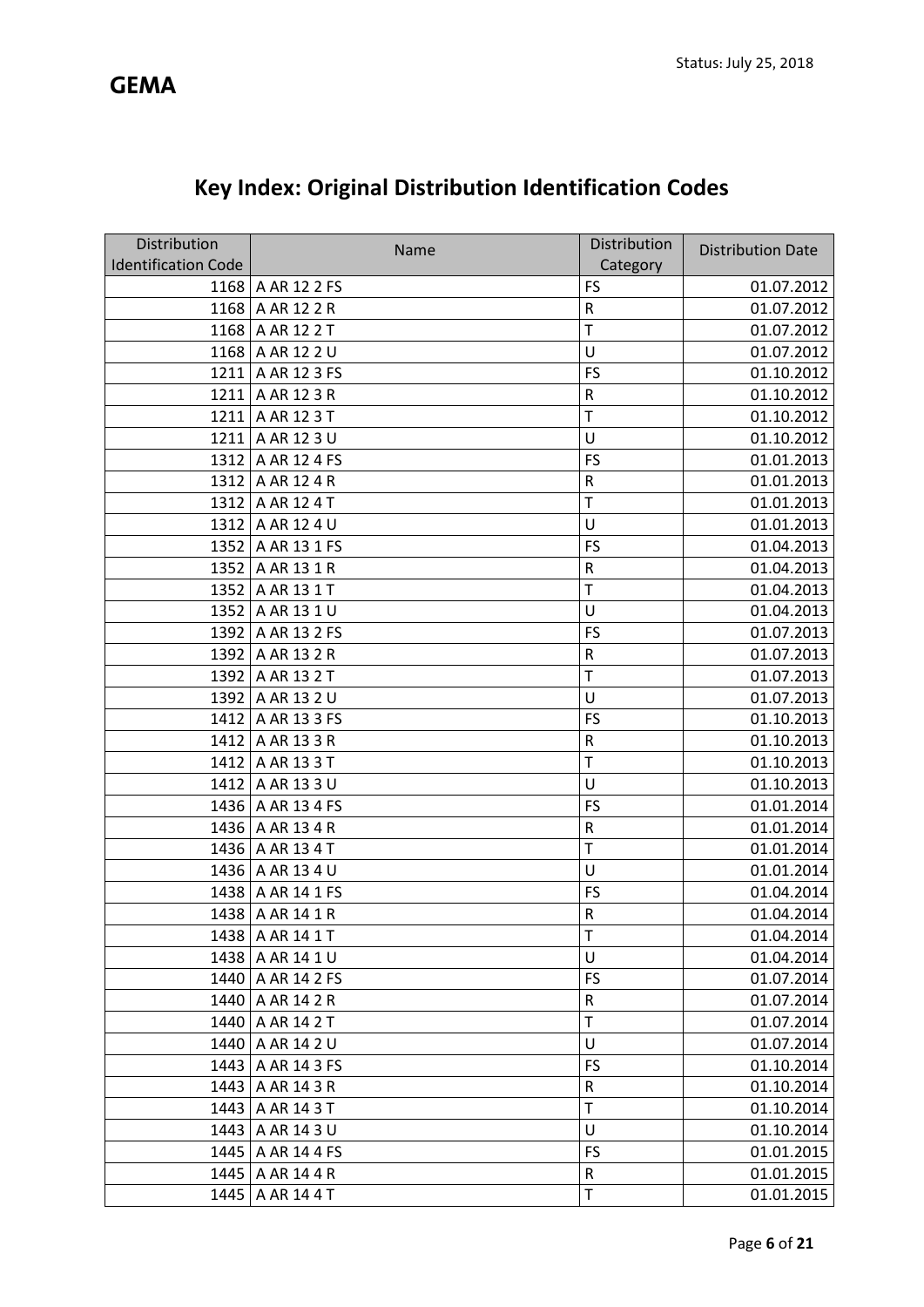|      | 1445   A AR 14 4 U      | U            | 01.01.2015 |
|------|-------------------------|--------------|------------|
|      | 1446   A AR 15 1 FS     | FS           | 01.04.2015 |
|      | 1446   A AR 15 1 R      | ${\sf R}$    | 01.04.2015 |
| 1446 | A AR 15 1 T             | $\mathsf T$  | 01.04.2015 |
|      | 1446 A AR 15 1 U        | U            | 01.04.2015 |
| 1449 | A AR 15 2 FS            | FS           | 01.07.2015 |
|      | 1449   A AR 15 2 R      | ${\sf R}$    | 01.07.2015 |
|      | 1449   A AR 15 2 T      | $\mathsf{T}$ | 01.07.2015 |
| 1449 | A AR 15 2 U             | U            | 01.07.2015 |
| 1452 | A AR 15 3 FS            | FS           | 01.10.2015 |
|      | 1452   A AR 15 3 R      | ${\sf R}$    | 01.10.2015 |
| 1452 | A AR 15 3 T             | $\top$       | 01.10.2015 |
| 1452 | A AR 15 3 U             | U            | 01.10.2015 |
|      | 1454 A AR 15 4 FS       | FS           | 01.01.2016 |
| 1454 | A AR 154R               | ${\sf R}$    | 01.01.2016 |
| 1454 | A AR 154 T              | $\mathsf T$  | 01.01.2016 |
|      | 1454   A AR 15 4 U      | U            | 01.01.2016 |
| 1456 | A AR 16 1 FS            | FS           | 01.04.2016 |
| 1456 | A AR 16 1 R             | R            | 01.04.2016 |
|      | 1456 A AR 16 1 T        | T            | 01.04.2016 |
|      | 1456 A AR 16 1 U        | U            | 01.04.2016 |
| 1460 | A AR 16 2 FS            | FS           | 01.07.2016 |
|      | 1460   A AR 16 2 R      | R            | 01.07.2016 |
| 1460 | A AR 16 2 T             | $\mathsf T$  | 01.07.2016 |
| 1460 | A AR 16 2 U             | U            | 01.07.2016 |
| 1461 | A AR 16 3 FS            | FS           | 01.10.2016 |
| 1461 | A AR 16 3 R             | ${\sf R}$    | 01.10.2016 |
| 1461 | A AR 16 3 T             | T            | 01.10.2016 |
| 1461 | A AR 16 3 U             | U            | 01.10.2016 |
|      | 1169   A VR 12 2 BT VR  | <b>BT VR</b> | 01.07.2012 |
|      | 1169 A VR 12 2 FS VR    | FS VR        | 01.07.2012 |
|      | 1169 A VR 12 2 PHO VR   | PHO VR       | 01.07.2012 |
|      | 1169   A VR 12 2 R VR   | R VR         | 01.07.2012 |
|      | 1210   A VR 12 3 BT VR  | <b>BT VR</b> | 01.10.2012 |
|      | 1210   A VR 12 3 FS VR  | FS VR        | 01.10.2012 |
|      | 1210   A VR 12 3 PHO VR | PHO VR       | 01.10.2012 |
|      | 1210   A VR 12 3 R VR   | R VR         | 01.10.2012 |
|      | 1250   A VR 12 4 BT VR  | <b>BT VR</b> | 01.01.2013 |
|      | 1250 A VR 12 4 FS VR    | FS VR        | 01.01.2013 |
|      | 1250   A VR 12 4 PHO VR | PHO VR       | 01.01.2013 |
|      | 1250   A VR 12 4 R VR   | R VR         | 01.01.2013 |
|      | 1332   A VR 13 1 BT VR  | <b>BT VR</b> | 01.04.2013 |
|      | 1332   A VR 13 1 FS VR  | FS VR        | 01.04.2013 |
|      | 1332   A VR 13 1 PHO VR | PHO VR       | 01.04.2013 |
|      | 1332   A VR 13 1 R VR   | R VR         | 01.04.2013 |
|      | 1393   A VR 13 2 BT VR  | <b>BT VR</b> | 01.07.2013 |
|      | 1393   A VR 13 2 FS VR  | FS VR        | 01.07.2013 |
|      | 1393   A VR 13 2 PHO VR | PHO VR       | 01.07.2013 |
|      | 1393   A VR 13 2 R VR   | R VR         | 01.07.2013 |
| 1413 | A VR 13 3 BT VR         | <b>BT VR</b> | 01.10.2013 |
|      | 1413   A VR 13 3 FS VR  | FS VR        | 01.10.2013 |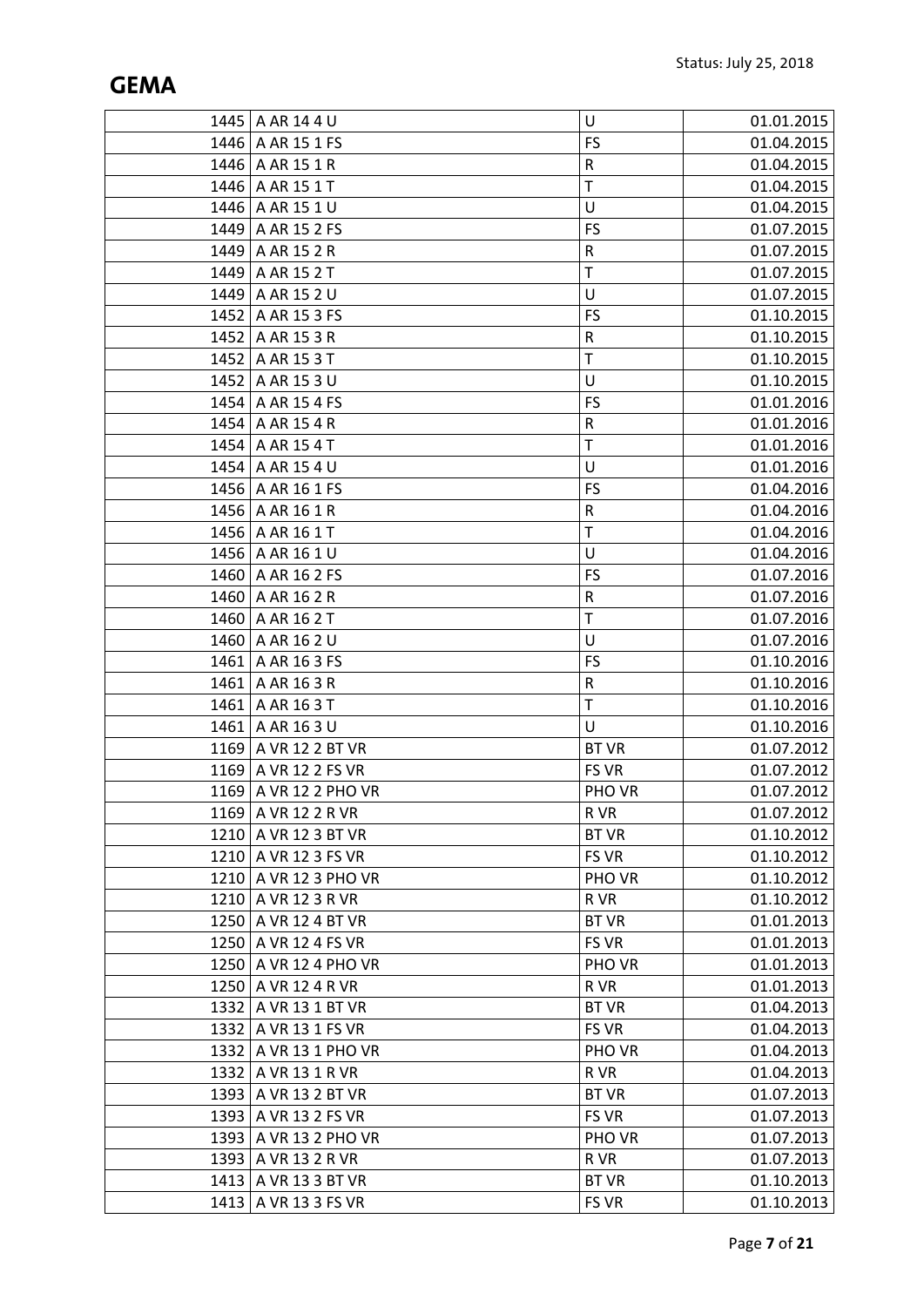|      | 1413   A VR 13 3 PHO VR          | PHO VR       | 01.10.2013 |
|------|----------------------------------|--------------|------------|
|      | 1413   A VR 13 3 R VR            | R VR         | 01.10.2013 |
|      | 1435   A VR 13 4 BT VR           | <b>BT VR</b> | 01.01.2014 |
|      | 1435   A VR 13 4 FS VR           | FS VR        | 01.01.2014 |
|      | 1435   A VR 13 4 PHO VR          | PHO VR       | 01.01.2014 |
|      | 1435   A VR 13 4 R VR            | R VR         | 01.01.2014 |
|      | 1437   A VR 14 1 BT VR           | <b>BT VR</b> | 01.04.2014 |
|      | 1437   A VR 14 1 FS VR           | FS VR        | 01.04.2014 |
|      | 1437   A VR 14 1 PHO VR          | PHO VR       | 01.04.2014 |
|      | 1437   A VR 14 1 R VR            | R VR         | 01.04.2014 |
|      | 1439   A VR 14 2 BT VR           | <b>BT VR</b> | 01.07.2014 |
|      | 1439   A VR 14 2 FS VR           | FS VR        | 01.07.2014 |
|      | 1439   A VR 14 2 PHO VR          | PHO VR       | 01.07.2014 |
|      | 1439   A VR 14 2 R VR            | R VR         | 01.07.2014 |
|      | 1442   A VR 14 3 BT VR           | <b>BT VR</b> | 01.10.2014 |
|      | 1442   A VR 14 3 FS VR           | FS VR        | 01.10.2014 |
|      | 1442   A VR 14 3 PHO VR          | PHO VR       | 01.10.2014 |
|      | 1442   A VR 14 3 R VR            | R VR         | 01.10.2014 |
|      | 1444   A VR 14 4 BT VR           | <b>BT VR</b> | 01.01.2015 |
|      | 1444   A VR 14 4 FS VR           | FS VR        | 01.01.2015 |
|      | 1444   A VR 14 4 PHO VR          | PHO VR       | 01.01.2015 |
| 1444 | A VR 14 4 R VR                   | R VR         | 01.01.2015 |
|      | 1447   A VR 15 1 BT VR           | <b>BT VR</b> | 01.04.2015 |
|      | 1447   A VR 15 1 FS VR           | FS VR        | 01.04.2015 |
| 1447 | A VR 15 1 PHO VR                 | PHO VR       | 01.04.2015 |
|      | 1447   A VR 15 1 R VR            | R VR         | 01.04.2015 |
|      | 1448   A VR 15 2 BT VR           | <b>BT VR</b> | 01.07.2015 |
|      | 1448   A VR 15 2 FS VR           | FS VR        | 01.07.2015 |
|      | 1448   A VR 15 2 PHO VR          | PHO VR       | 01.07.2015 |
|      | 1448   A VR 15 2 R VR            | R VR         | 01.07.2015 |
|      | 1451   A VR 15 3 BT VR           | <b>BT VR</b> | 01.10.2015 |
|      | 1451   A VR 15 3 FS VR           | FS VR        | 01.10.2015 |
|      | 1451   A VR 15 3 PHO VR          | PHO VR       | 01.10.2015 |
|      | 1451   A VR 15 3 R VR            | R VR         | 01.10.2015 |
|      | 1453   A VR 15 4 BT VR           | <b>BT VR</b> | 01.01.2016 |
|      | 1453   A VR 15 4 FS VR           | FS VR        | 01.01.2016 |
|      | 1453   A VR 15 4 PHO VR          | PHO VR       | 01.01.2016 |
|      | 1453   A VR 15 4 R VR            | R VR         | 01.01.2016 |
|      | 1455   A VR 16 1 BT VR           | <b>BT VR</b> | 01.04.2016 |
|      | 1455   A VR 16 1 FS VR           | FS VR        | 01.04.2016 |
|      | 1455   A VR 16 1 PHO VR          | PHO VR       | 01.04.2016 |
|      | 1455   A VR 16 1 R VR            | R VR         | 01.04.2016 |
|      | 1457   A VR 16 2 BT VR           | <b>BT VR</b> | 01.07.2016 |
|      | 1457   A VR 16 2 FS VR           | FS VR        | 01.07.2016 |
|      | 1457 A VR 16 2 PHO VR            | PHO VR       | 01.07.2016 |
|      | 1457   A VR 16 2 R VR            | R VR         | 01.07.2016 |
|      | 1462   A VR 16 3 BT VR           | <b>BT VR</b> | 01.10.2016 |
|      | 1462   A VR 16 3 FS VR           | FS VR        | 01.10.2016 |
|      | 1462   A VR 16 3 PHO VR          | PHO VR       | 01.10.2016 |
|      | 1462   A VR 16 3 R VR            | R VR         | 01.10.2016 |
|      | 1260000100   ABRE DK 2012 KA(DK) | DK           | 01.04.2013 |
|      |                                  |              |            |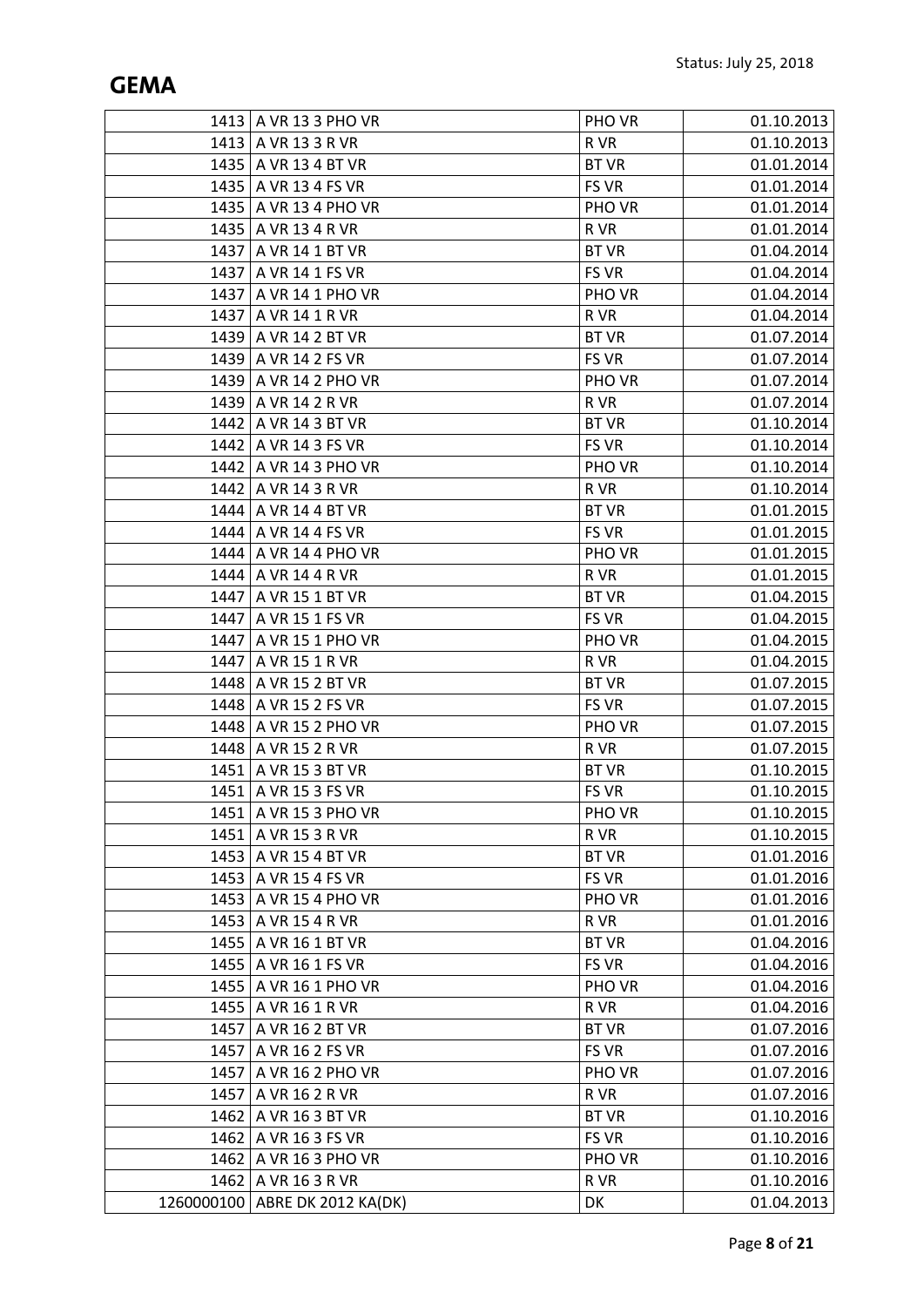|            | 1260000100 ABRE DK 2012(DK)      | DK        | 01.04.2013 |
|------------|----------------------------------|-----------|------------|
|            | 1360000200 ABRE DK 2013 KA(DK)   | DK        | 01.04.2014 |
|            | 1360000200   ABRE DK 2013(DK)    | DK        | 01.04.2014 |
|            | 1460100300 ABRE DK 2014 KA(D2)   | DK VR     | 01.04.2015 |
|            | 1460000300 ABRE DK 2014 KA(DK)   | DK        | 01.04.2015 |
|            | 1460100300 ABRE DK 2014(D2)      | DK VR     | 01.04.2015 |
|            | 1460000300   ABRE DK 2014(DK)    | DK        | 01.04.2015 |
|            | 1560100400 ABRE DK 2015 KA(D2)   | DK VR     | 01.04.2016 |
|            | 1560000400   ABRE DK 2015 KA(DK) | DK        | 01.04.2016 |
|            | 1560100400 ABRE DK 2015(D2)      | DK VR     | 01.04.2016 |
|            | 1560000400 ABRE DK 2015(DK)      | DK        | 01.04.2016 |
|            | 1111000200 ABRE E 2011 NV(E1)    | E         | 01.01.2013 |
|            | 1112000200 ABRE E 2011 NV(E2)    | <b>BM</b> | 01.01.2013 |
|            | 1117000200 ABRE E 2011 NV(E7)    | EM        | 01.01.2013 |
|            | 1118000200 ABRE E 2011 NV(E8)    | ED        | 01.01.2013 |
|            | 1211000100 ABRE E 2012 KA(E1)    | E         | 01.04.2013 |
|            | 1212000100 ABRE E 2012 KA(E2)    | <b>BM</b> | 01.04.2013 |
|            | 1218000100 ABRE E 2012 KA(E8)    | ED        | 01.04.2013 |
|            | 1211000300 ABRE E 2012 NV(E1)    | E         | 01.01.2014 |
|            | 1212000300 ABRE E 2012 NV(E2)    | <b>BM</b> | 01.01.2014 |
|            | 1217000300   ABRE E 2012 NV(E7)  | EM        | 01.01.2014 |
|            | 1218000300 ABRE E 2012 NV(E8)    | ED        | 01.01.2014 |
|            | 1211000100 ABRE E 2012(E1)       | E         | 01.04.2013 |
|            | 1212000100 ABRE E 2012(E2)       | <b>BM</b> | 01.04.2013 |
|            | 1217000100 ABRE E 2012(E7)       | EM        | 01.04.2013 |
|            | 1218000100 ABRE E 2012(E8)       | ED        | 01.04.2013 |
|            | 1311000400 ABRE E 2013 KA(E1)    | E         | 01.04.2014 |
|            | 1312000400 ABRE E 2013 KA(E2)    | <b>BM</b> | 01.04.2014 |
|            | 1317000400 ABRE E 2013 KA(E7)    | EM        | 01.04.2014 |
|            | 1318000400 ABRE E 2013 KA(E8)    | ED        | 01.04.2014 |
|            | 1311000500   ABRE E 2013 NV(E1)  | E         | 01.01.2015 |
|            | 1312000500 ABRE E 2013 NV(E2)    | <b>BM</b> | 01.01.2015 |
|            | 1317000500   ABRE E 2013 NV(E7)  | EM        | 01.01.2015 |
|            | 1318000500   ABRE E 2013 NV(E8)  | ED        | 01.01.2015 |
|            | 1311000400   ABRE E 2013(E1)     | E         | 01.04.2014 |
|            | 1312000400 ABRE E 2013(E2)       | <b>BM</b> | 01.04.2014 |
|            | 1317000400   ABRE E 2013(E7)     | EM        | 01.04.2014 |
| 1318000400 | ABRE E 2013(E8)                  | ED        | 01.04.2014 |
|            | 1411000600 ABRE E 2014 KA(E1)    | E.        | 01.04.2015 |
| 1412000600 | ABRE E 2014 KA(E2)               | BM        | 01.04.2015 |
|            | 1418000600   ABRE E 2014 KA(E8)  | ED        | 01.04.2015 |
|            | 1411000700 ABRE E 2014 NV(E1)    | E         | 01.01.2016 |
| 1412000700 | ABRE E 2014 NV(E2)               | <b>BM</b> | 01.01.2016 |
| 1417000700 | ABRE E 2014 NV(E7)               | EM        | 01.01.2016 |
|            | 1418000700   ABRE E 2014 NV(E8)  | ED        | 01.01.2016 |
| 1411000600 | ABRE E 2014(E1)                  | E         | 01.04.2015 |
| 1412000600 | ABRE E 2014(E2)                  | ΒM        | 01.04.2015 |
|            | 1417000600 ABRE E 2014(E7)       | EM        | 01.04.2015 |
| 1418000600 | ABRE E 2014(E8)                  | ED        | 01.04.2015 |
| 1511000800 | ABRE E 2015 KA(E1)               | E         | 01.04.2016 |
| 1512000800 | ABRE E 2015 KA(E2)               | BM        | 01.04.2016 |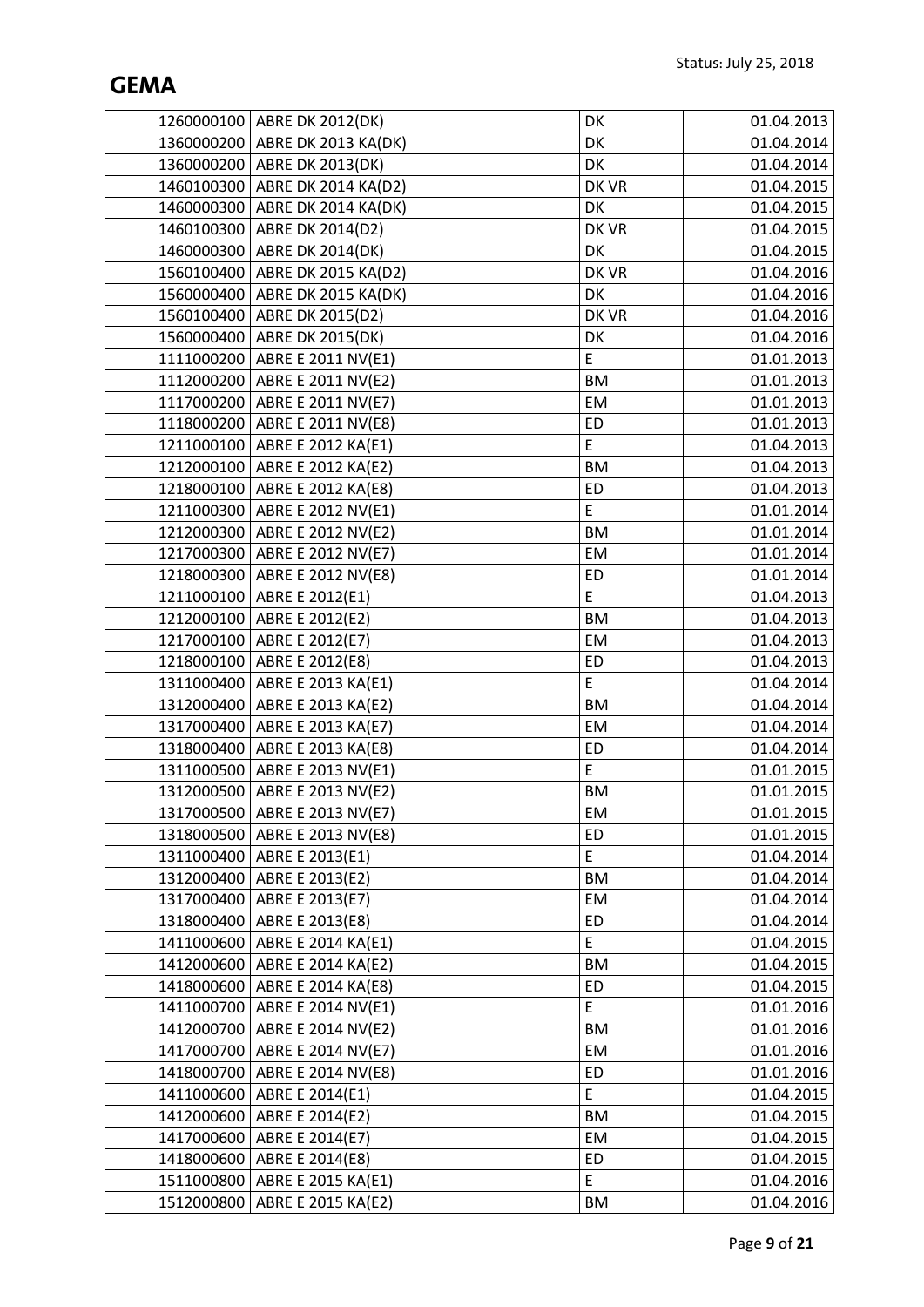|            | 1518000800 ABRE E 2015 KA(E8)      | ED        | 01.04.2016 |
|------------|------------------------------------|-----------|------------|
|            | 1511000800 ABRE E 2015(E1)         | E         | 01.04.2016 |
|            | 1512000800 ABRE E 2015(E2)         | <b>BM</b> | 01.04.2016 |
|            | 1517000800 ABRE E 2015(E7)         | EM        | 01.04.2016 |
|            | 1518000800 ABRE E 2015(E8)         | <b>ED</b> | 01.04.2016 |
|            | 1187000100 ABRE GRFS 2011(R7)      | FS GR     | 01.10.2012 |
|            | 1287000300   ABRE GRFS 2012(R7)    | FS GR     | 01.10.2013 |
|            | 1387000500   ABRE GRFS 2013(R7)    | FS GR     | 01.10.2014 |
|            | 1123000100 ABRE GRHF 2011(R3)      | R GR      | 01.07.2012 |
|            | 1123100100 ABRE GRHF 2011(R4)      | R VR GR   | 01.07.2012 |
|            | 1223000300 ABRE GRHF 2012(R3)      | R GR      | 01.10.2013 |
|            | 1223100300   ABRE GRHF 2012(R4)    | R VR GR   | 01.10.2013 |
|            | 1323000500   ABRE GRHF 2013(R3)    | R GR      | 01.10.2014 |
|            | 1323100500 ABRE GRHF 2013(R4)      | R VR GR   | 01.10.2014 |
|            | 1423000700   ABRE GRHF 2014(R3)    | R GR      | 01.10.2015 |
|            | 1423100700   ABRE GRHF 2014(R4)    | R VR GR   | 01.10.2015 |
|            | 1523000800 ABRE GRHF 2015(R3)      | R GR      | 01.10.2016 |
|            | 1523100800 ABRE GRHF 2015(R4)      | R VR GR   | 01.10.2016 |
|            | 1251000100 ABRE KI 2012(K1)        | KI EK     | 01.04.2013 |
|            | 1252000100 ABRE KI 2012(K2)        | KI KK     | 01.04.2013 |
|            | 1255000100   ABRE KI 2012(K5)      | KI NA     | 01.04.2013 |
|            | 1351000200   ABRE KI 2013(K1)      | KI EK     | 01.04.2014 |
|            | 1352000200   ABRE KI 2013(K2)      | KI KK     | 01.04.2014 |
|            | 1355000200   ABRE KI 2013(K5)      | KI NA     | 01.04.2014 |
|            | 1451000300   ABRE KI 2014(K1)      | KI EK     | 01.04.2015 |
|            | 1452000300 ABRE KI 2014(K2)        | KI KK     | 01.04.2015 |
|            | 1455000300   ABRE KI 2014(K5)      | KI NA     | 01.04.2015 |
| 1551000400 | ABRE KI 2015(K1)                   | KI EK     | 01.04.2016 |
| 1552000400 | ABRE KI 2015(K2)                   | KI KK     | 01.04.2016 |
|            | 1555000400   ABRE KI 2015(K5)      | KI NA     | 01.04.2016 |
|            | 1185000100   ABRE RFS 2011 KA(R5)  | FS        | 01.07.2012 |
|            | 1185000100 ABRE RFS 2011 KA(R5W)   | FSW       | 01.07.2012 |
|            | 1185100100   ABRE RFS 2011 KA(R6)  | FS VR     | 01.07.2012 |
|            | 1185100100   ABRE RFS 2011 KA(R6W) | FS VR W   | 01.07.2012 |
|            | 1185000100   ABRE RFS 2011(R5)     | <b>FS</b> | 01.07.2012 |
|            | 1185000200   ABRE RFS 2011(R5W)    | FSW       | 01.07.2012 |
|            | 1185100100   ABRE RFS 2011(R6)     | FS VR     | 01.07.2012 |
|            | 1185100200   ABRE RFS 2011(R6W)    | FS VR W   | 01.07.2012 |
|            | 1285000300   ABRE RFS 2012 KA(R5)  | <b>FS</b> | 01.07.2013 |
|            | 1285000300   ABRE RFS 2012 KA(R5W) | FSW       | 01.07.2013 |
|            | 1285100300   ABRE RFS 2012 KA(R6)  | FS VR     | 01.07.2013 |
|            | 1285100300   ABRE RFS 2012 KA(R6W) | FS VR W   | 01.07.2013 |
|            | 1285000300   ABRE RFS 2012 RA(R5)  | FS        | 01.07.2013 |
| 1285100300 | ABRE RFS 2012 RA(R6)               | FS VR     | 01.07.2013 |
|            | 1285000300 ABRE RFS 2012(R5)       | <b>FS</b> | 01.07.2013 |
| 1285000400 | ABRE RFS 2012(R5W)                 | FSW       | 01.07.2013 |
|            | 1285100300   ABRE RFS 2012(R6)     | FS VR     | 01.07.2013 |
|            | 1285100400   ABRE RFS 2012(R6W)    | FS VR W   | 01.07.2013 |
|            | 1385000500   ABRE RFS 2013 KA(R5)  | <b>FS</b> | 01.07.2014 |
|            | 1385000500   ABRE RFS 2013 KA(R5W) | FS W      | 01.07.2014 |
|            | 1385100500   ABRE RFS 2013 KA(R6)  | FS VR     | 01.07.2014 |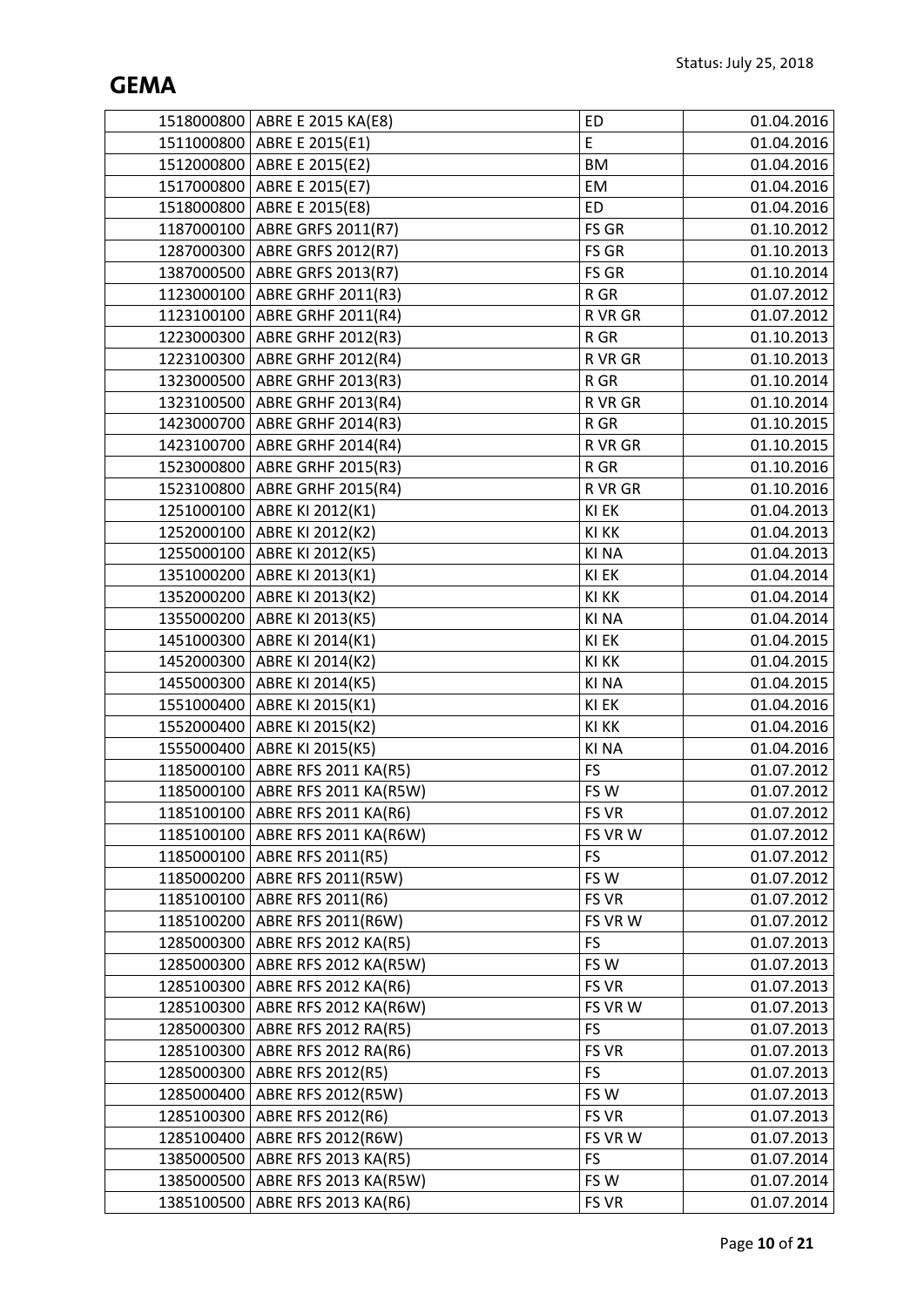|            | 1385100500   ABRE RFS 2013 KA(R6W) | FS VR W      | 01.07.2014 |
|------------|------------------------------------|--------------|------------|
|            | 1385000500 ABRE RFS 2013(R5)       | <b>FS</b>    | 01.07.2014 |
|            | 1385000600   ABRE RFS 2013(R5W)    | FSW          | 01.07.2014 |
|            | 1385100500 ABRE RFS 2013(R6)       | FS VR        | 01.07.2014 |
|            | 1385100600 ABRE RFS 2013(R6W)      | FS VR W      | 01.07.2014 |
|            | 1485000700   ABRE RFS 2014 KA(R5)  | FS           | 01.07.2015 |
|            | 1485000700   ABRE RFS 2014 KA(R5W) | FSW          | 01.07.2015 |
|            | 1485100700 ABRE RFS 2014 KA(R6)    | FS VR        | 01.07.2015 |
|            | 1485100700   ABRE RFS 2014 KA(R6W) | FS VR W      | 01.07.2015 |
|            | 1485000700   ABRE RFS 2014(R5)     | FS           | 01.07.2015 |
|            | 1485000750 ABRE RFS 2014(R5W)      | FSW          | 01.07.2015 |
|            | 1485100700 ABRE RFS 2014(R6)       | FS VR        | 01.07.2015 |
|            | 1485100750 ABRE RFS 2014(R6W)      | FS VR W      | 01.07.2015 |
|            | 1585000800 ABRE RFS 2015 KA(R5)    | <b>FS</b>    | 01.07.2016 |
|            | 1585000800   ABRE RFS 2015 KA(R5W) | FSW          | 01.07.2016 |
|            | 1585100800   ABRE RFS 2015 KA(R6)  | FS VR        | 01.07.2016 |
|            | 1585100800 ABRE RFS 2015 KA(R6W)   | FS VR W      | 01.07.2016 |
|            | 1585000800 ABRE RFS 2015(R5)       | FS           | 01.07.2016 |
|            | 1585000850 ABRE RFS 2015(R5W)      | FSW          | 01.07.2016 |
|            | 1585100800 ABRE RFS 2015(R6)       | <b>FS VR</b> | 01.07.2016 |
|            | 1585100850 ABRE RFS 2015(R6W)      | FS VR W      | 01.07.2016 |
|            | 1121000100 ABRE RHF 2011 KA(R1)    | R            | 01.07.2012 |
|            | 1121000100   ABRE RHF 2011 KA(R1W) | R W          | 01.07.2012 |
|            | 1121100100 ABRE RHF 2011 KA(R2)    | R VR         | 01.07.2012 |
|            | 1121100100   ABRE RHF 2011 KA(R2W) | R VR W       | 01.07.2012 |
|            | 1121000100 ABRE RHF 2011(R1)       | R            | 01.07.2012 |
|            | 1121000200 ABRE RHF 2011(R1W)      | R W          | 01.07.2012 |
|            | 1121100100 ABRE RHF 2011(R2)       | R VR         | 01.07.2012 |
|            | 1121100200   ABRE RHF 2011(R2W)    | R VR W       | 01.07.2012 |
|            | 1221000300 ABRE RHF 2012 KA(R1)    | R            | 01.07.2013 |
|            | 1221000300 ABRE RHF 2012 KA(R1W)   | ${\sf R}$ W  | 01.07.2013 |
|            | 1221100300 ABRE RHF 2012 KA(R2)    | R VR         | 01.07.2013 |
|            | 1221100300 ABRE RHF 2012 KA(R2W)   | R VR W       | 01.07.2013 |
|            | 1221000300 ABRE RHF 2012(R1)       | R            | 01.07.2013 |
|            | 1221000400   ABRE RHF 2012(R1W)    | R W          | 01.07.2013 |
|            | 1221100300 ABRE RHF 2012(R2)       | R VR         | 01.07.2013 |
|            | 1221100400   ABRE RHF 2012(R2W)    | R VR W       | 01.07.2013 |
|            | 1321000500 ABRE RHF 2013 KA(R1)    | R            | 01.07.2014 |
|            | 1321000500   ABRE RHF 2013 KA(R1W) | R W          | 01.07.2014 |
|            | 1321100500   ABRE RHF 2013 KA(R2)  | R VR         | 01.07.2014 |
|            | 1321100500   ABRE RHF 2013 KA(R2W) | R VR W       | 01.07.2014 |
|            | 1321000500   ABRE RHF 2013(R1)     | R            | 01.07.2014 |
|            | 1321000600   ABRE RHF 2013(R1W)    | R W          | 01.07.2014 |
|            | 1321100500 ABRE RHF 2013(R2)       | R VR         | 01.07.2014 |
|            | 1321100600   ABRE RHF 2013(R2W)    | R VR W       | 01.07.2014 |
|            | 1421000700   ABRE RHF 2014 KA(R1)  | R            | 01.07.2015 |
|            | 1421000700   ABRE RHF 2014 KA(R1W) | R W          | 01.07.2015 |
|            | 1421100700 ABRE RHF 2014 KA(R2)    | R VR         | 01.07.2015 |
|            | 1421100700   ABRE RHF 2014 KA(R2W) | R VR W       | 01.07.2015 |
| 1421000700 | <b>ABRE RHF 2014(R1)</b>           | R            | 01.07.2015 |
|            | 1421000750   ABRE RHF 2014(R1W)    | R W          | 01.07.2015 |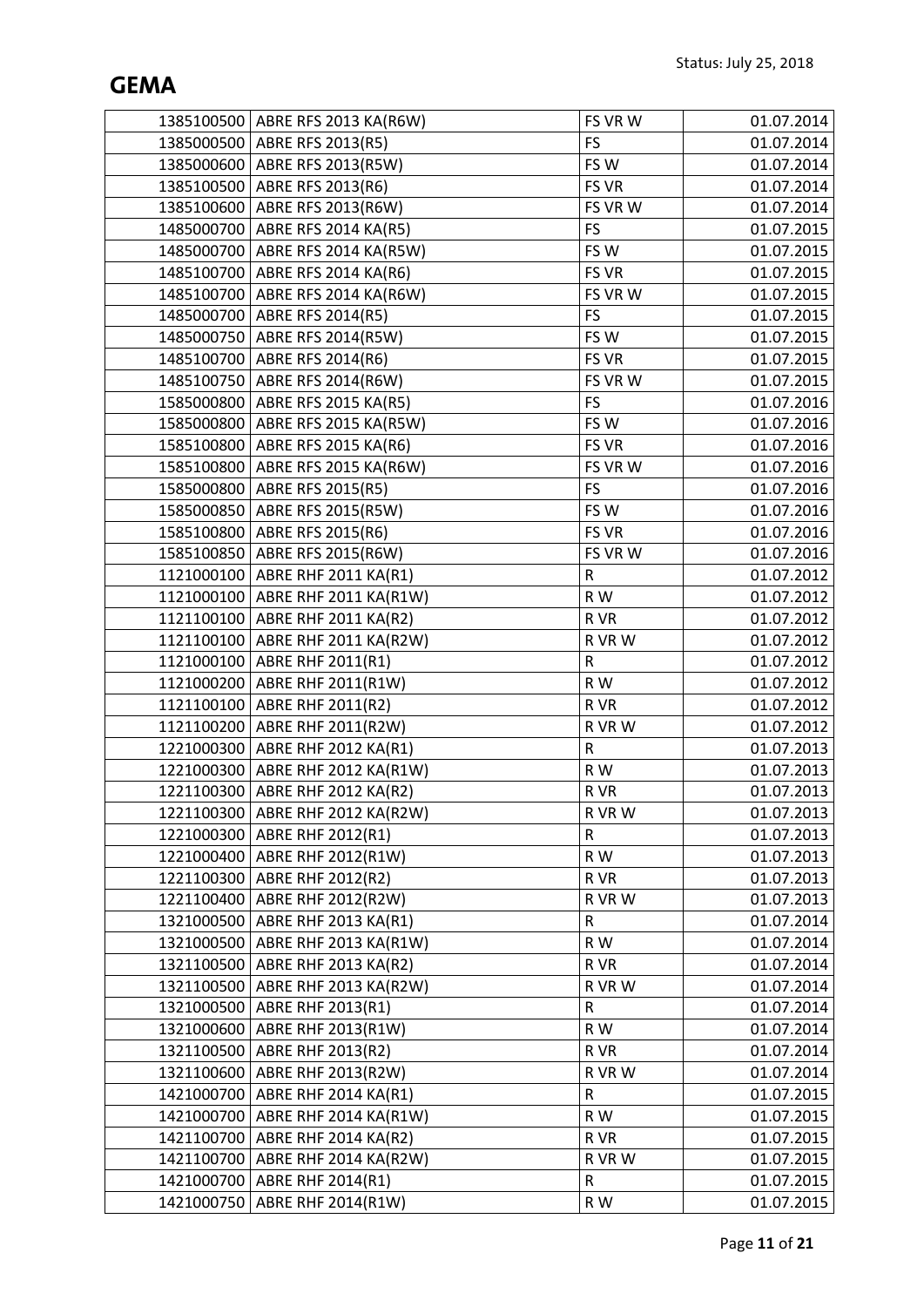|            | 1421100700 ABRE RHF 2014(R2)       | R VR            | 01.07.2015 |
|------------|------------------------------------|-----------------|------------|
|            | 1421100750 ABRE RHF 2014(R2W)      | R VR W          | 01.07.2015 |
|            | 1521000800 ABRE RHF 2015 KA(R1)    | ${\sf R}$       | 01.07.2016 |
|            | 1521100800 ABRE RHF 2015 KA(R2)    | R VR            | 01.07.2016 |
|            | 1521000800 ABRE RHF 2015(R1)       | $\mathsf R$     | 01.07.2016 |
|            | 1521000850 ABRE RHF 2015(R1W)      | R W             | 01.07.2016 |
|            | 1521100800 ABRE RHF 2015(R2)       | R VR            | 01.07.2016 |
|            | 1521100850 ABRE RHF 2015(R2W)      | R VR W          | 01.07.2016 |
|            | 1131000100 ABRE T 2011 KA(T1)      | T               | 01.07.2012 |
|            | 1131000100 ABRE T 2011(T1)         | $\mathsf T$     | 01.07.2012 |
|            | 1231000300 ABRE T 2012 KA(T1)      | T               | 01.07.2013 |
|            | 1231000300 ABRE T 2012(T1)         | T               | 01.07.2013 |
|            | 1331000500   ABRE T 2013 KA(T1)    | $\mathsf T$     | 01.07.2014 |
|            | 1331000500 ABRE T 2013(T1)         | T               | 01.07.2014 |
|            | 1431000700   ABRE T 2014 KA(T1)    | T               | 01.07.2015 |
|            | 1431000700 ABRE T 2014(T1)         | T               | 01.07.2015 |
|            | 1531000800 ABRE T 2015 KA(T1)      | T               | 01.07.2016 |
|            | 1531000800 ABRE T 2015(T1)         | $\mathsf T$     | 01.07.2016 |
|            | 1132000100 ABRE TD 2011(T2)        | <b>TD</b>       | 01.07.2012 |
|            | 1132100100 ABRE TD 2011(T7)        | TD VR           | 01.07.2012 |
|            | 1232000300 ABRE TD 2012(T2)        | <b>TD</b>       | 01.07.2013 |
|            | 1232100300 ABRE TD 2012(T7)        | TD VR           | 01.07.2013 |
|            | 1332000500 ABRE TD 2013 KA(T2)     | TD              | 01.07.2014 |
|            | 1332100500   ABRE TD 2013 KA(T7)   | TD VR           | 01.07.2014 |
|            | 1332000500 ABRE TD 2013(T2)        | TD              | 01.07.2014 |
|            | 1332100500 ABRE TD 2013(T7)        | TD VR           | 01.07.2014 |
|            | 1432000700   ABRE TD 2014(T2)      | <b>TD</b>       | 01.07.2015 |
|            | 1432100700 ABRE TD 2014(T7)        | TD VR           | 01.07.2015 |
|            | 1532000800 ABRE TD 2015(T2)        | TD              | 01.07.2016 |
|            | 1532100800 ABRE TD 2015(T7)        | TD VR           | 01.07.2016 |
|            | 833102100   ABRE TFS 2008 NV(T4)   | T FS VR         | 01.07.2013 |
|            | 933102200   ABRE TFS 2009 NV(T4)   | T FS VR         | 01.07.2013 |
|            | 933102300   ABRE TFS 2009 NV(T4W)  | T FS VR W       | 01.07.2013 |
|            | 1033102400   ABRE TFS 2010 NV(T4)  | T FS VR         | 01.07.2013 |
|            | 1033102500   ABRE TFS 2010 NV(T4W) | T FS VR W       | 01.07.2013 |
|            | 1133000100   ABRE TFS 2011 KA(T3)  | T <sub>FS</sub> | 01.07.2012 |
|            | 1133000100 ABRE TFS 2011 KA(T3W)   | T FS W          | 01.07.2012 |
|            | 1133102600 ABRE TFS 2011 KA(T4)    | T FS VR         | 01.07.2012 |
|            | 1133102600   ABRE TFS 2011 KA(T4W) | T FS VR W       | 01.07.2012 |
|            | 1133102600   ABRE TFS 2011 NV(T4)  | T FS VR         | 01.07.2013 |
|            | 1133102700   ABRE TFS 2011 NV(T4W) | T FS VR W       | 01.07.2013 |
|            | 1133000100   ABRE TFS 2011(T3)     | T FS            | 01.07.2012 |
|            | 1133000200   ABRE TFS 2011(T3W)    | T FS W          | 01.07.2012 |
| 1233000300 | ABRE TFS 2012 KA(T3)               | T <sub>FS</sub> | 01.07.2013 |
|            | 1233000300   ABRE TFS 2012 KA(T3W) | T FS W          | 01.07.2013 |
|            | 1233100300   ABRE TFS 2012 KA(T4)  | T FS VR         | 01.07.2013 |
|            | 1233100300   ABRE TFS 2012 KA(T4W) | T FS VR W       | 01.07.2013 |
|            | 1233000300   ABRE TFS 2012(T3)     | T FS            | 01.07.2013 |
|            | 1233000400   ABRE TFS 2012(T3W)    | T FS W          | 01.07.2013 |
|            | 1233100300 ABRE TFS 2012(T4)       | T FS VR         | 01.07.2013 |
|            | 1233100400   ABRE TFS 2012(T4W)    | T FS VR W       | 01.07.2013 |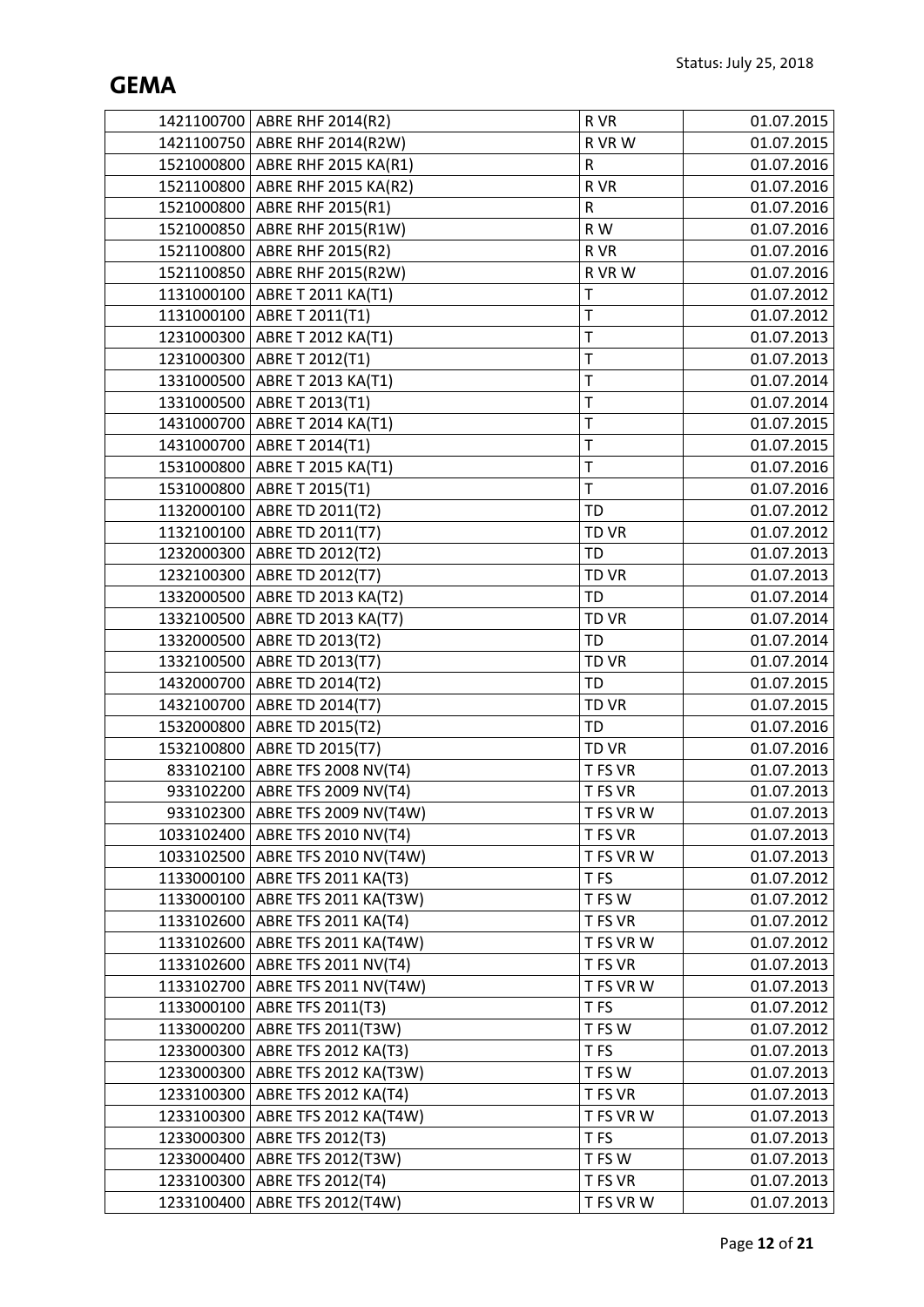|            | 1333000500   ABRE TFS 2013 KA(T3)           | T FS            | 01.07.2014 |
|------------|---------------------------------------------|-----------------|------------|
|            | 1333000500   ABRE TFS 2013 KA(T3W)          | T FS W          | 01.07.2014 |
|            | 1333100500   ABRE TFS 2013 KA(T4)           | T FS VR         | 01.07.2014 |
|            | 1333100500   ABRE TFS 2013 KA(T4W)          | T FS VR W       | 01.07.2014 |
|            | 1333000500   ABRE TFS 2013(T3)              | T FS            | 01.07.2014 |
|            | 1333000600   ABRE TFS 2013(T3W)             | T FS W          | 01.07.2014 |
|            | 1333100500 ABRE TFS 2013(T4)                | T FS VR         | 01.07.2014 |
|            | 1333100600 ABRE TFS 2013(T4W)               | T FS VR W       | 01.07.2014 |
|            | 1433000700   ABRE TFS 2014 KA(T3)           | T <sub>FS</sub> | 01.07.2015 |
|            | 1433000700   ABRE TFS 2014 KA(T3W)          | T FS W          | 01.07.2015 |
|            | 1433100700   ABRE TFS 2014 KA(T4)           | T FS VR         | 01.07.2015 |
|            | 1433100700   ABRE TFS 2014 KA(T4W)          | T FS VR W       | 01.07.2015 |
|            | 1433000700   ABRE TFS 2014(T3)              | T FS            | 01.07.2015 |
|            | 1433000750 ABRE TFS 2014(T3W)               | T FS W          | 01.07.2015 |
|            | 1433100700   ABRE TFS 2014(T4)              | T FS VR         | 01.07.2015 |
|            | 1433100750 ABRE TFS 2014(T4W)               | T FS VR W       | 01.07.2015 |
|            | 1533000800   ABRE TFS 2015 KA(T3)           | T <sub>FS</sub> | 01.07.2016 |
|            | 1533000800   ABRE TFS 2015 KA(T3W)          | T FS W          | 01.07.2016 |
|            | 1533100800 ABRE TFS 2015 KA(T4)             | T FS VR         | 01.07.2016 |
|            | 1533100800   ABRE TFS 2015 KA(T4W)          | T FS VR W       | 01.07.2016 |
|            | 1533000800   ABRE TFS 2015(T3)              | T FS            | 01.07.2016 |
|            | 1533000850   ABRE TFS 2015(T3W)             | T FS W          | 01.07.2016 |
|            | 1533100800   ABRE TFS 2015(T4)              | T FS VR         | 01.07.2016 |
|            | 1533100850   ABRE TFS 2015(T4W)             | T FS VR W       | 01.07.2016 |
|            | 1148000100   ABRE U 2011 NV SEGMENT 00 (M*) | $\mathsf{M}^*$  | 01.11.2012 |
|            | 1141000100 ABRE U 2011 NV SEGMENT 00 (U1)   | U               | 01.11.2012 |
|            | 1141100100 ABRE U 2011 NV SEGMENT 00 (U2)   | M               | 01.11.2012 |
|            | 1148000100   ABRE U 2011 NV SEGMENT 00 (U8) | UD              | 01.11.2012 |
|            | 1148000200   ABRE U 2011 NV SEGMENT 00 (U8) | UD              | 01.11.2012 |
|            | 1148000100 ABRE U 2011 NV SEGMENT 00 (UD°)  | UD°             | 01.11.2012 |
|            | 1148000200 ABRE U 2011 NV SEGMENT 00 (UD°)  | UD°             | 01.11.2012 |
|            | 1248000300   ABRE U 2012 KA SEGMENT 00 (M*) | $M^*$           | 01.04.2013 |
|            | 1241000300   ABRE U 2012 KA SEGMENT 00 (U1) | U               | 01.04.2013 |
|            | 1241100300   ABRE U 2012 KA SEGMENT 00 (U2) | M               | 01.04.2013 |
|            | 1248000300   ABRE U 2012 KA SEGMENT 00 (U8) | UD              | 01.04.2013 |
|            | 1248000400   ABRE U 2012 NV SEGMENT 00 (M*) | $M^*$           | 01.11.2013 |
|            | 1241000400   ABRE U 2012 NV SEGMENT 00 (U1) | U               | 01.11.2013 |
| 1241100400 | ABRE U 2012 NV SEGMENT 00 (U2)              | М               | 01.11.2013 |
|            | 1248000500   ABRE U 2012 NV SEGMENT 00 (U8) | UD              | 01.11.2013 |
| 1248000400 | ABRE U 2012 NV SEGMENT 00 (U8)              | UD              | 01.11.2013 |
| 1248000500 | ABRE U 2012 NV SEGMENT 00 (UD°)             | UD°             | 01.11.2013 |
|            | 1248000300   ABRE U 2012 SEGMENT 00 (M*)    | $M^*$           | 01.04.2013 |
|            | 1241000300   ABRE U 2012 SEGMENT 00 (U1)    | U               | 01.04.2013 |
| 1241100300 | ABRE U 2012 SEGMENT 00 (U2)                 | M               | 01.04.2013 |
| 1248000300 | ABRE U 2012 SEGMENT 00 (U8)                 | UD              | 01.04.2013 |
|            | 1248000300 ABRE U 2012 SEGMENT 00 (UD°)     | UD°             | 01.04.2013 |
| 1341000601 | ABRE U INKA 2013 KA SEGMENT 01 (U1)         | U               | 01.04.2014 |
| 1341000602 | ABRE U INKA 2013 KA SEGMENT 02 (U1)         | U               | 01.04.2014 |
| 1341000603 | ABRE U INKA 2013 KA SEGMENT 03 (U1)         | U               | 01.04.2014 |
| 1341000604 | ABRE U INKA 2013 KA SEGMENT 04 (U1)         | U               | 01.04.2014 |
| 1341000605 | ABRE U INKA 2013 KA SEGMENT 05 (U1)         | U               | 01.04.2014 |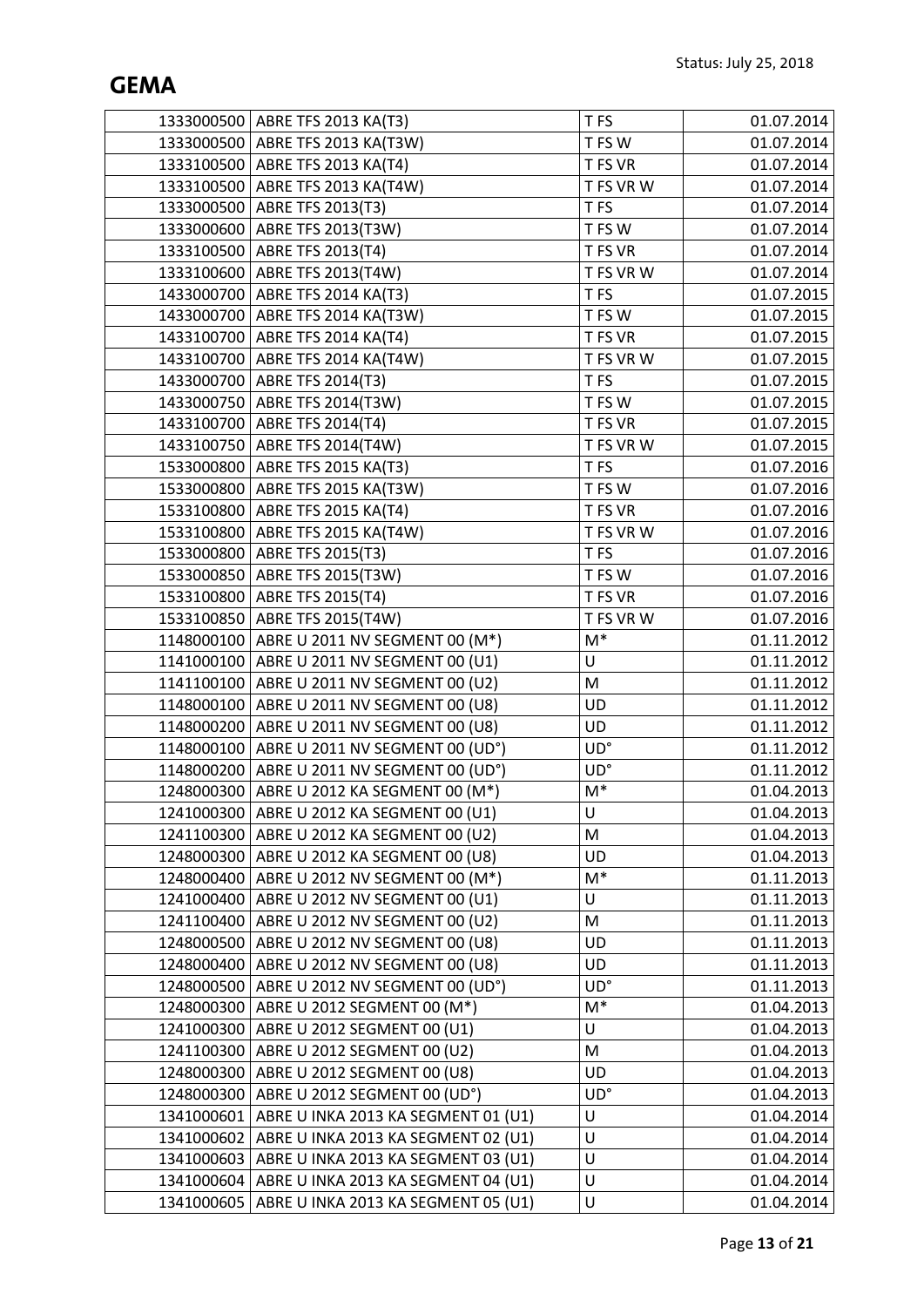|            | 1341000606   ABRE U INKA 2013 KA SEGMENT 06 (U1)              | $\sf U$        | 01.04.2014 |
|------------|---------------------------------------------------------------|----------------|------------|
|            | 1341000607   ABRE U INKA 2013 KA SEGMENT 07 (U1)              | U              | 01.04.2014 |
|            | 1341000608   ABRE U INKA 2013 KA SEGMENT 08 (U1)              | U              | 01.04.2014 |
|            | 1341000609   ABRE U INKA 2013 KA SEGMENT 09 (M*)              | $\mathsf{M}^*$ | 01.04.2014 |
|            | 1341000609 ABRE U INKA 2013 KA SEGMENT 09 (U8)                | <b>UD</b>      | 01.04.2014 |
|            | 1341000610 ABRE U INKA 2013 KA SEGMENT 10 (M*)                | $\mathsf{M}^*$ | 01.04.2014 |
|            | 1341000610   ABRE U INKA 2013 KA SEGMENT 10 (U8)              | UD             | 01.04.2014 |
|            | 1341000611   ABRE U INKA 2013 KA SEGMENT 11 (M*)              | $M^*$          | 01.04.2014 |
|            | 1341000611   ABRE U INKA 2013 KA SEGMENT 11 (U8)              | UD             | 01.04.2014 |
|            | 1341000612   ABRE U INKA 2013 KA SEGMENT 12 (M*)              | $\mathsf{M}^*$ | 01.04.2014 |
|            | 1341000612   ABRE U INKA 2013 KA SEGMENT 12 (U8)              | <b>UD</b>      | 01.04.2014 |
|            | 1341000613   ABRE U INKA 2013 KA SEGMENT 13 (M*)              | $\mathsf{M}^*$ | 01.04.2014 |
|            | 1341000613   ABRE U INKA 2013 KA SEGMENT 13 (U8)              | UD             | 01.04.2014 |
|            | 1341100614   ABRE U INKA 2013 KA SEGMENT 14 (U2)              | M              | 01.04.2014 |
|            | 1341000701   ABRE U INKA 2013 NV SEGMENT 01 (U1)              | U              | 01.11.2014 |
|            | 1341000702   ABRE U INKA 2013 NV SEGMENT 02 (U1)              | $\sf U$        | 01.11.2014 |
|            | 1341000703 ABRE U INKA 2013 NV SEGMENT 03 (U1)                | U              | 01.11.2014 |
|            | 1341000704 ABRE U INKA 2013 NV SEGMENT 04 (U1)                | U              | 01.11.2014 |
|            | 1341000705   ABRE U INKA 2013 NV SEGMENT 05 (U1)              | U              | 01.11.2014 |
|            | 1341000706   ABRE U INKA 2013 NV SEGMENT 06 (U1)              | U              | 01.11.2014 |
|            | 1341000707   ABRE U INKA 2013 NV SEGMENT 07 (U1)              | $\sf U$        | 01.11.2014 |
|            | 1341000708   ABRE U INKA 2013 NV SEGMENT 08 (U1)              | $\sf U$        | 01.11.2014 |
|            | 1341000709   ABRE U INKA 2013 NV SEGMENT 09 (M*)              | $\mathsf{M}^*$ | 01.11.2014 |
|            | 1341000709   ABRE U INKA 2013 NV SEGMENT 09 (U8)              | UD             | 01.11.2014 |
|            | 1341000710   ABRE U INKA 2013 NV SEGMENT 10 (M*)              | $\mathsf{M}^*$ | 01.11.2014 |
|            | 1341000710   ABRE U INKA 2013 NV SEGMENT 10 (U8)              | UD             | 01.11.2014 |
|            | 1341000711   ABRE U INKA 2013 NV SEGMENT 11 (M*)              | $\mathsf{M}^*$ | 01.11.2014 |
|            | 1341000711   ABRE U INKA 2013 NV SEGMENT 11 (U8)              | UD             | 01.11.2014 |
|            | 1341000712   ABRE U INKA 2013 NV SEGMENT 12 (M*)              | $M^*$          | 01.11.2014 |
|            | 1341000712   ABRE U INKA 2013 NV SEGMENT 12 (U8)              | UD             | 01.11.2014 |
|            | 1341000713   ABRE U INKA 2013 NV SEGMENT 13 (M <sup>*</sup> ) | $\mathsf{M}^*$ | 01.11.2014 |
|            | 1341000713   ABRE U INKA 2013 NV SEGMENT 13 (U8)              | UD             | 01.11.2014 |
|            | 1341000713   ABRE U INKA 2013 NV SEGMENT 13 (UD°)             | UD°            | 01.11.2014 |
|            | 1341100714   ABRE U INKA 2013 NV SEGMENT 14 (U2)              | M              | 01.11.2014 |
| 1341000601 | ABRE U INKA 2013 SEGMENT 01 (U1)                              | U              | 01.04.2014 |
|            | 1341000602   ABRE U INKA 2013 SEGMENT 02 (U1)                 | U              | 01.04.2014 |
| 1341000603 | ABRE U INKA 2013 SEGMENT 03 (U1)                              | U              | 01.04.2014 |
| 1341000604 | ABRE U INKA 2013 SEGMENT 04 (U1)                              | U              | 01.04.2014 |
|            | 1341000605   ABRE U INKA 2013 SEGMENT 05 (U1)                 | U              | 01.04.2014 |
| 1341000606 | ABRE U INKA 2013 SEGMENT 06 (U1)                              | $\sf U$        | 01.04.2014 |
| 1341000607 | ABRE U INKA 2013 SEGMENT 07 (U1)                              | U              | 01.04.2014 |
|            | 1341000608   ABRE U INKA 2013 SEGMENT 08 (U1)                 | U              | 01.04.2014 |
| 1341000609 | ABRE U INKA 2013 SEGMENT 09 (M*)                              | $M^*$          | 01.04.2014 |
| 1341000609 | ABRE U INKA 2013 SEGMENT 09 (U8)                              | UD             | 01.04.2014 |
| 1341000610 | ABRE U INKA 2013 SEGMENT 10 (M*)                              | $M^*$          | 01.04.2014 |
| 1341000610 | ABRE U INKA 2013 SEGMENT 10 (U8)                              | <b>UD</b>      | 01.04.2014 |
| 1341000611 | ABRE U INKA 2013 SEGMENT 11 (M*)                              | $M^*$          | 01.04.2014 |
| 1341000611 | ABRE U INKA 2013 SEGMENT 11 (U8)                              | <b>UD</b>      | 01.04.2014 |
| 1341000612 | ABRE U INKA 2013 SEGMENT 12 (M*)                              | $M^*$          | 01.04.2014 |
| 1341000612 | ABRE U INKA 2013 SEGMENT 12 (U8)                              | UD             | 01.04.2014 |
|            | 1341000613   ABRE U INKA 2013 SEGMENT 13 (M*)                 | $\mathsf{M}^*$ | 01.04.2014 |
|            |                                                               |                |            |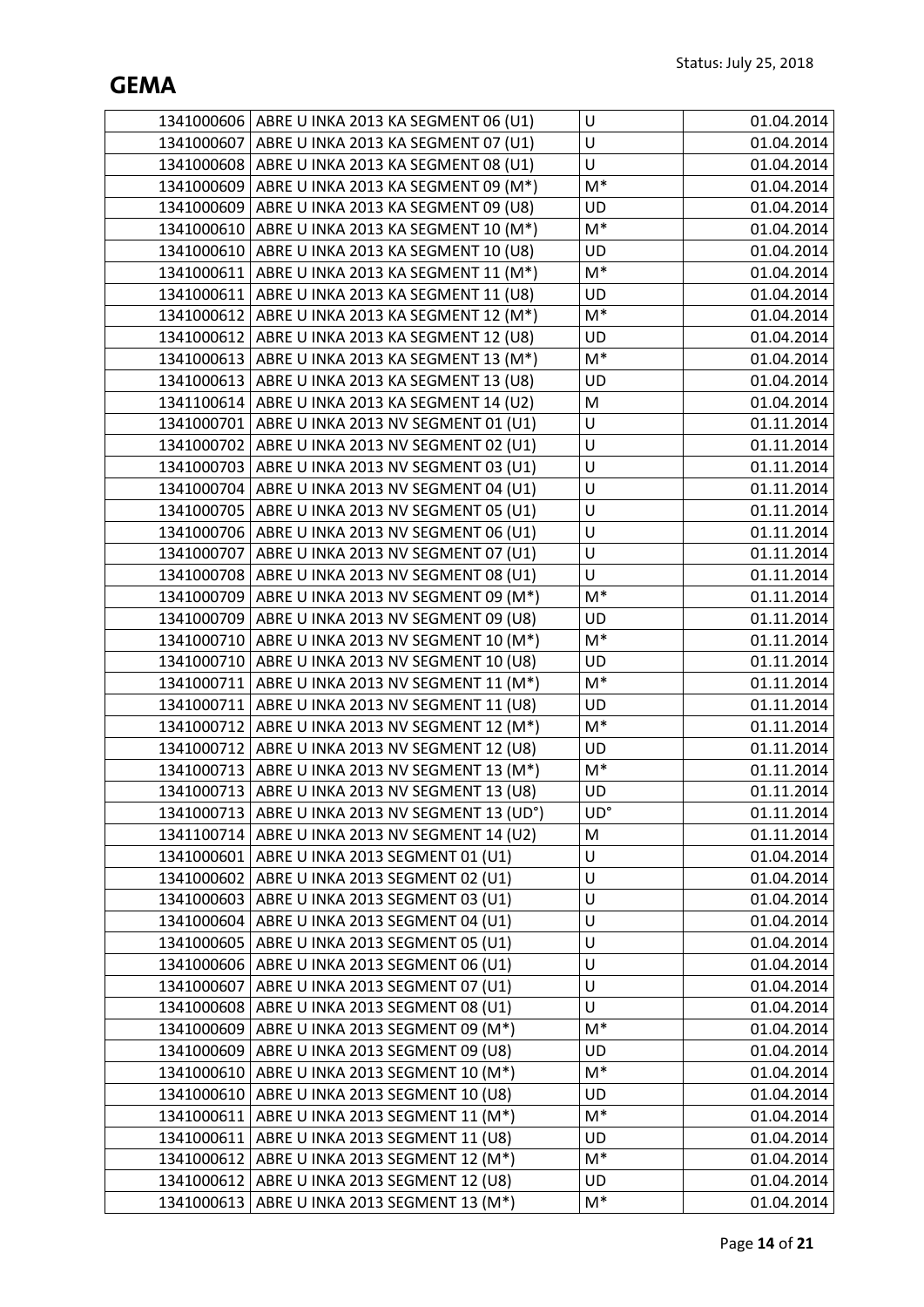|            | 1341000613   ABRE U INKA 2013 SEGMENT 13 (U8)                 | <b>UD</b>      | 01.04.2014 |
|------------|---------------------------------------------------------------|----------------|------------|
|            | 1341000613   ABRE U INKA 2013 SEGMENT 13 (UD°)                | UD°            | 01.04.2014 |
|            | 1341100614   ABRE U INKA 2013 SEGMENT 14 (U2)                 | M              | 01.04.2014 |
|            | 1441000801   ABRE U INKA 2014 KA SEGMENT 01 (U1)              | $\sf U$        | 01.04.2015 |
|            | 1441000802   ABRE U INKA 2014 KA SEGMENT 02 (U1)              | U              | 01.04.2015 |
|            | 1441000803   ABRE U INKA 2014 KA SEGMENT 03 (U1)              | U              | 01.04.2015 |
|            | 1441000804   ABRE U INKA 2014 KA SEGMENT 04 (U1)              | U              | 01.04.2015 |
|            | 1441000805   ABRE U INKA 2014 KA SEGMENT 05 (U1)              | U              | 01.04.2015 |
|            | 1441000806   ABRE U INKA 2014 KA SEGMENT 06 (U1)              | $\cup$         | 01.04.2015 |
|            | 1441000807   ABRE U INKA 2014 KA SEGMENT 07 (U1)              | U              | 01.04.2015 |
|            | 1441000808   ABRE U INKA 2014 KA SEGMENT 08 (U1)              | U              | 01.04.2015 |
|            | 1441000809   ABRE U INKA 2014 KA SEGMENT 09 (M*)              | $M^*$          | 01.04.2015 |
|            | 1441000809   ABRE U INKA 2014 KA SEGMENT 09 (U8)              | UD             | 01.04.2015 |
|            | 1441000810   ABRE U INKA 2014 KA SEGMENT 10 (M*)              | $\mathsf{M}^*$ | 01.04.2015 |
|            | 1441000810 ABRE U INKA 2014 KA SEGMENT 10 (U8)                | UD             | 01.04.2015 |
|            | 1441000811   ABRE U INKA 2014 KA SEGMENT 11 (M*)              | $\mathsf{M}^*$ | 01.04.2015 |
|            | 1441000811 ABRE U INKA 2014 KA SEGMENT 11 (U8)                | UD             | 01.04.2015 |
|            | 1441000812   ABRE U INKA 2014 KA SEGMENT 12 (M <sup>*</sup> ) | $M^*$          | 01.04.2015 |
|            | 1441000812   ABRE U INKA 2014 KA SEGMENT 12 (U8)              | UD             | 01.04.2015 |
|            | 1441000813   ABRE U INKA 2014 KA SEGMENT 13 (M*)              | $\mathsf{M}^*$ | 01.04.2015 |
|            | 1441000813   ABRE U INKA 2014 KA SEGMENT 13 (U8)              | UD             | 01.04.2015 |
|            | 1441100814   ABRE U INKA 2014 KA SEGMENT 14 (U2)              | M              | 01.04.2015 |
|            | 1441001001   ABRE U INKA 2014 NV SEGMENT 01 (U1)              | $\sf U$        | 01.11.2015 |
|            | 1441001002   ABRE U INKA 2014 NV SEGMENT 02 (U1)              | U              | 01.11.2015 |
|            | 1441001003   ABRE U INKA 2014 NV SEGMENT 03 (U1)              | U              | 01.11.2015 |
|            | 1441001004   ABRE U INKA 2014 NV SEGMENT 04 (U1)              | $\sf U$        | 01.11.2015 |
|            | 1441001005   ABRE U INKA 2014 NV SEGMENT 05 (U1)              | U              | 01.11.2015 |
|            | 1441001006   ABRE U INKA 2014 NV SEGMENT 06 (U1)              | $\sf U$        | 01.11.2015 |
|            | 1441001007   ABRE U INKA 2014 NV SEGMENT 07 (U1)              | U              | 01.11.2015 |
|            | 1441001008   ABRE U INKA 2014 NV SEGMENT 08 (U1)              | $\cup$         | 01.11.2015 |
|            | 1441001009   ABRE U INKA 2014 NV SEGMENT 09 (M*)              | $\mathsf{M}^*$ | 01.11.2015 |
|            | 1441001009   ABRE U INKA 2014 NV SEGMENT 09 (U8)              | UD             | 01.11.2015 |
|            | 1441001010   ABRE U INKA 2014 NV SEGMENT 10 (M*)              | $M^*$          | 01.11.2015 |
|            | 1441001010   ABRE U INKA 2014 NV SEGMENT 10 (U8)              | <b>UD</b>      | 01.11.2015 |
|            | 1441001011   ABRE U INKA 2014 NV SEGMENT 11 (M*)              | $M^*$          | 01.11.2015 |
|            | 1441001011   ABRE U INKA 2014 NV SEGMENT 11 (U8)              | <b>UD</b>      | 01.11.2015 |
| 1441001012 | ABRE U INKA 2014 NV SEGMENT 12 (M*)                           | $M^*$          | 01.11.2015 |
| 1441001012 | ABRE U INKA 2014 NV SEGMENT 12 (U8)                           | UD             | 01.11.2015 |
|            | 1441001013   ABRE U INKA 2014 NV SEGMENT 13 (M <sup>*</sup> ) | $M^*$          | 01.11.2015 |
|            | 1441001013   ABRE U INKA 2014 NV SEGMENT 13 (U8)              | UD             | 01.11.2015 |
| 1441001013 | ABRE U INKA 2014 NV SEGMENT 13 (UD°)                          | UD°            | 01.11.2015 |
|            | 1441101014   ABRE U INKA 2014 NV SEGMENT 14 (U2)              | M              | 01.11.2015 |
| 1441000801 | ABRE U INKA 2014 SEGMENT 01 (U1)                              | U              | 01.04.2015 |
| 1441000802 | ABRE U INKA 2014 SEGMENT 02 (U1)                              | U              | 01.04.2015 |
| 1441000803 | ABRE U INKA 2014 SEGMENT 03 (U1)                              | $\sf U$        | 01.04.2015 |
| 1441000804 | ABRE U INKA 2014 SEGMENT 04 (U1)                              | U              | 01.04.2015 |
| 1441000805 | ABRE U INKA 2014 SEGMENT 05 (U1)                              | $\sf U$        | 01.04.2015 |
| 1441000806 | ABRE U INKA 2014 SEGMENT 06 (U1)                              | U              | 01.04.2015 |
| 1441000807 | ABRE U INKA 2014 SEGMENT 07 (U1)                              | $\sf U$        | 01.04.2015 |
| 1441000808 | ABRE U INKA 2014 SEGMENT 08 (U1)                              | $\sf U$        | 01.04.2015 |
| 1441000809 | ABRE U INKA 2014 SEGMENT 09 (M*)                              | $\mathsf{M}^*$ | 01.04.2015 |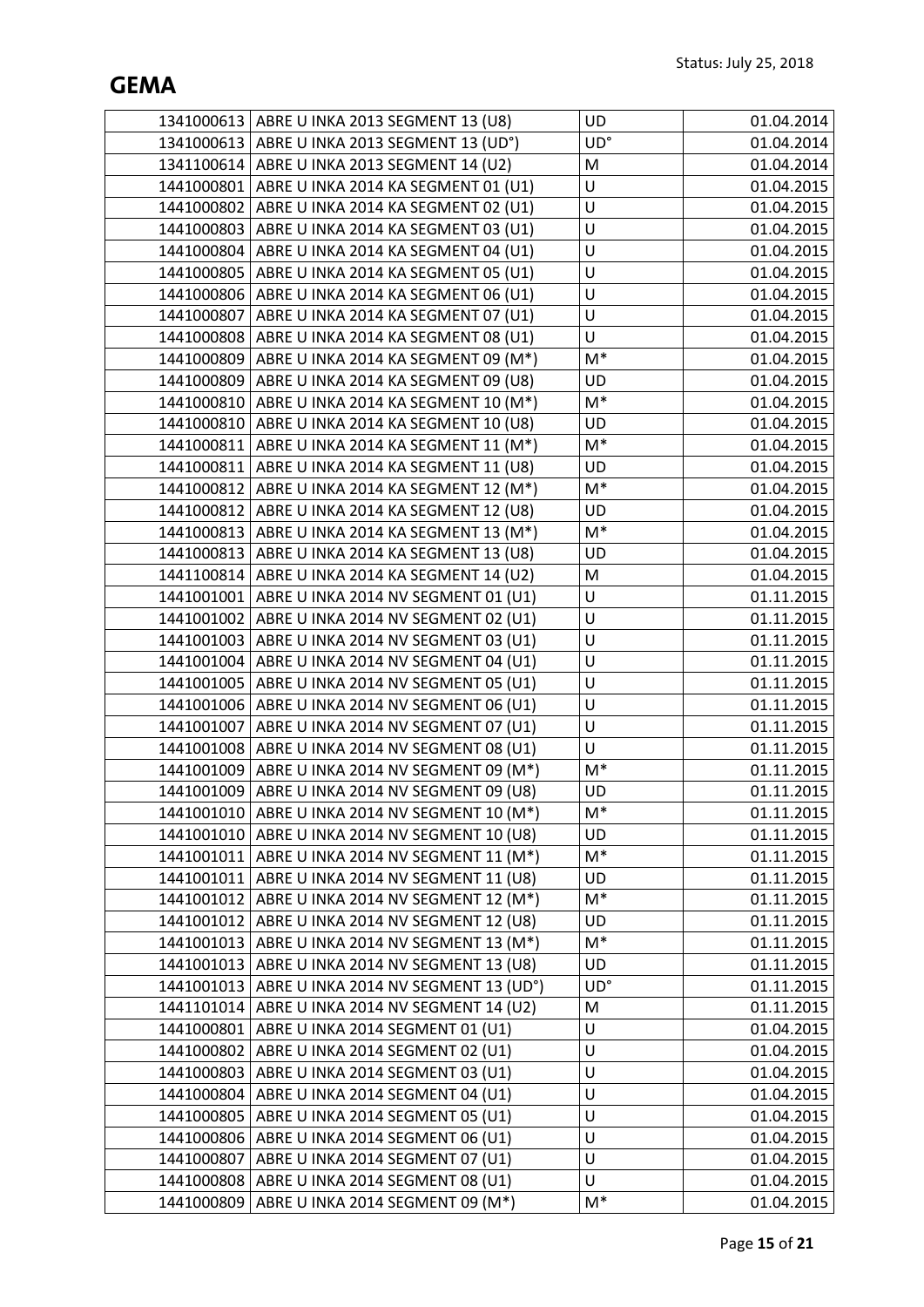|            | 1441000809   ABRE U INKA 2014 SEGMENT 09 (U8)                 | UD             | 01.04.2015 |
|------------|---------------------------------------------------------------|----------------|------------|
|            | 1441000810   ABRE U INKA 2014 SEGMENT 10 (M*)                 | $M^*$          | 01.04.2015 |
|            | 1441000810   ABRE U INKA 2014 SEGMENT 10 (U8)                 | UD             | 01.04.2015 |
|            | 1441000811   ABRE U INKA 2014 SEGMENT 11 (M*)                 | $\mathsf{M}^*$ | 01.04.2015 |
|            | 1441000811   ABRE U INKA 2014 SEGMENT 11 (U8)                 | UD             | 01.04.2015 |
|            | 1441000812   ABRE U INKA 2014 SEGMENT 12 (M*)                 | $M^*$          | 01.04.2015 |
|            | 1441000812   ABRE U INKA 2014 SEGMENT 12 (U8)                 | UD             | 01.04.2015 |
|            | 1441000813   ABRE U INKA 2014 SEGMENT 13 (M*)                 | $M^*$          | 01.04.2015 |
|            | 1441000813   ABRE U INKA 2014 SEGMENT 13 (U8)                 | UD             | 01.04.2015 |
|            | 1441000813   ABRE U INKA 2014 SEGMENT 13 (UD°)                | UD°            | 01.04.2015 |
|            | 1441100814   ABRE U INKA 2014 SEGMENT 14 (U2)                 | M              | 01.04.2015 |
|            | 1541001101   ABRE U INKA 2015 KA SEGMENT 01 (U1)              | U              | 01.04.2016 |
|            | 1541001102   ABRE U INKA 2015 KA SEGMENT 02 (U1)              | U              | 01.04.2016 |
|            | 1541001103   ABRE U INKA 2015 KA SEGMENT 03 (U1)              | $\sf U$        | 01.04.2016 |
|            | 1541001104   ABRE U INKA 2015 KA SEGMENT 04 (U1)              | U              | 01.04.2016 |
|            | 1541001105   ABRE U INKA 2015 KA SEGMENT 05 (U1)              | U              | 01.04.2016 |
|            | 1541001106   ABRE U INKA 2015 KA SEGMENT 06 (U1)              | U              | 01.04.2016 |
|            | 1541001107 ABRE U INKA 2015 KA SEGMENT 07 (U1)                | U              | 01.04.2016 |
|            | 1541001108   ABRE U INKA 2015 KA SEGMENT 08 (U1)              | $\sf U$        | 01.04.2016 |
|            | 1541001109 ABRE U INKA 2015 KA SEGMENT 09 (M*)                | $\mathsf{M}^*$ | 01.04.2016 |
|            | 1541001109   ABRE U INKA 2015 KA SEGMENT 09 (U8)              | UD             | 01.04.2016 |
|            | 1541001110   ABRE U INKA 2015 KA SEGMENT 10 (M*)              | $\mathsf{M}^*$ | 01.04.2016 |
|            | 1541001110   ABRE U INKA 2015 KA SEGMENT 10 (U8)              | <b>UD</b>      | 01.04.2016 |
|            | 1541001111   ABRE U INKA 2015 KA SEGMENT 11 (M*)              | $\mathsf{M}^*$ | 01.04.2016 |
|            | 1541001111   ABRE U INKA 2015 KA SEGMENT 11 (U8)              | UD             | 01.04.2016 |
|            | 1541001112   ABRE U INKA 2015 KA SEGMENT 12 (M <sup>*</sup> ) | $\mathsf{M}^*$ | 01.04.2016 |
|            | 1541001112   ABRE U INKA 2015 KA SEGMENT 12 (U8)              | <b>UD</b>      | 01.04.2016 |
|            | 1541001113   ABRE U INKA 2015 KA SEGMENT 13 (U8)              | <b>UD</b>      | 01.04.2016 |
|            | 1541101114   ABRE U INKA 2015 KA SEGMENT 14 (U2)              | M              | 01.04.2016 |
|            | 1541000101   ABRE U INKA 2015 NV SEGMENT 01 (U1)              | U              | 01.11.2016 |
|            | 1541000102   ABRE U INKA 2015 NV SEGMENT 02 (U1)              | $\sf U$        | 01.11.2016 |
|            | 1541000103   ABRE U INKA 2015 NV SEGMENT 03 (U1)              | U              | 01.11.2016 |
|            | 1541000104   ABRE U INKA 2015 NV SEGMENT 04 (U1)              | U              | 01.11.2016 |
|            | 1541000105   ABRE U INKA 2015 NV SEGMENT 05 (U1)              | U              | 01.11.2016 |
|            | 1541000106   ABRE U INKA 2015 NV SEGMENT 06 (U1)              | U              | 01.11.2016 |
|            | 1541000107   ABRE U INKA 2015 NV SEGMENT 07 (U1)              | U              | 01.11.2016 |
| 1541000108 | ABRE U INKA 2015 NV SEGMENT 08 (U1)                           | U              | 01.11.2016 |
| 1541000109 | ABRE U INKA 2015 NV SEGMENT 09 (M*)                           | $M^*$          | 01.11.2016 |
|            | 1541000109   ABRE U INKA 2015 NV SEGMENT 09 (U8)              | <b>UD</b>      | 01.11.2016 |
| 1541000110 | ABRE U INKA 2015 NV SEGMENT 10 (M*)                           | $M^*$          | 01.11.2016 |
| 1541000110 | ABRE U INKA 2015 NV SEGMENT 10 (U8)                           | <b>UD</b>      | 01.11.2016 |
|            | 1541000111   ABRE U INKA 2015 NV SEGMENT 11 (M*)              | $M^*$          | 01.11.2016 |
|            | 1541000111   ABRE U INKA 2015 NV SEGMENT 11 (U8)              | <b>UD</b>      | 01.11.2016 |
| 1541000112 | ABRE U INKA 2015 NV SEGMENT 12 (M*)                           | $M^*$          | 01.11.2016 |
| 1541000112 | ABRE U INKA 2015 NV SEGMENT 12 (U8)                           | <b>UD</b>      | 01.11.2016 |
| 1541000113 | ABRE U INKA 2015 NV SEGMENT 13 (M*)                           | $M^*$          | 01.11.2016 |
| 1541000113 | ABRE U INKA 2015 NV SEGMENT 13 (U8)                           | UD             | 01.11.2016 |
| 1541000113 | ABRE U INKA 2015 NV SEGMENT 13 (UD°)                          | UD°            | 01.11.2016 |
| 1541100114 | ABRE U INKA 2015 NV SEGMENT 14 (U2)                           | M              | 01.11.2016 |
| 1541001101 | ABRE U INKA 2015 SEGMENT 01 (U1)                              | U              | 01.04.2016 |
| 1541001102 | ABRE U INKA 2015 SEGMENT 02 (U1)                              | U              | 01.04.2016 |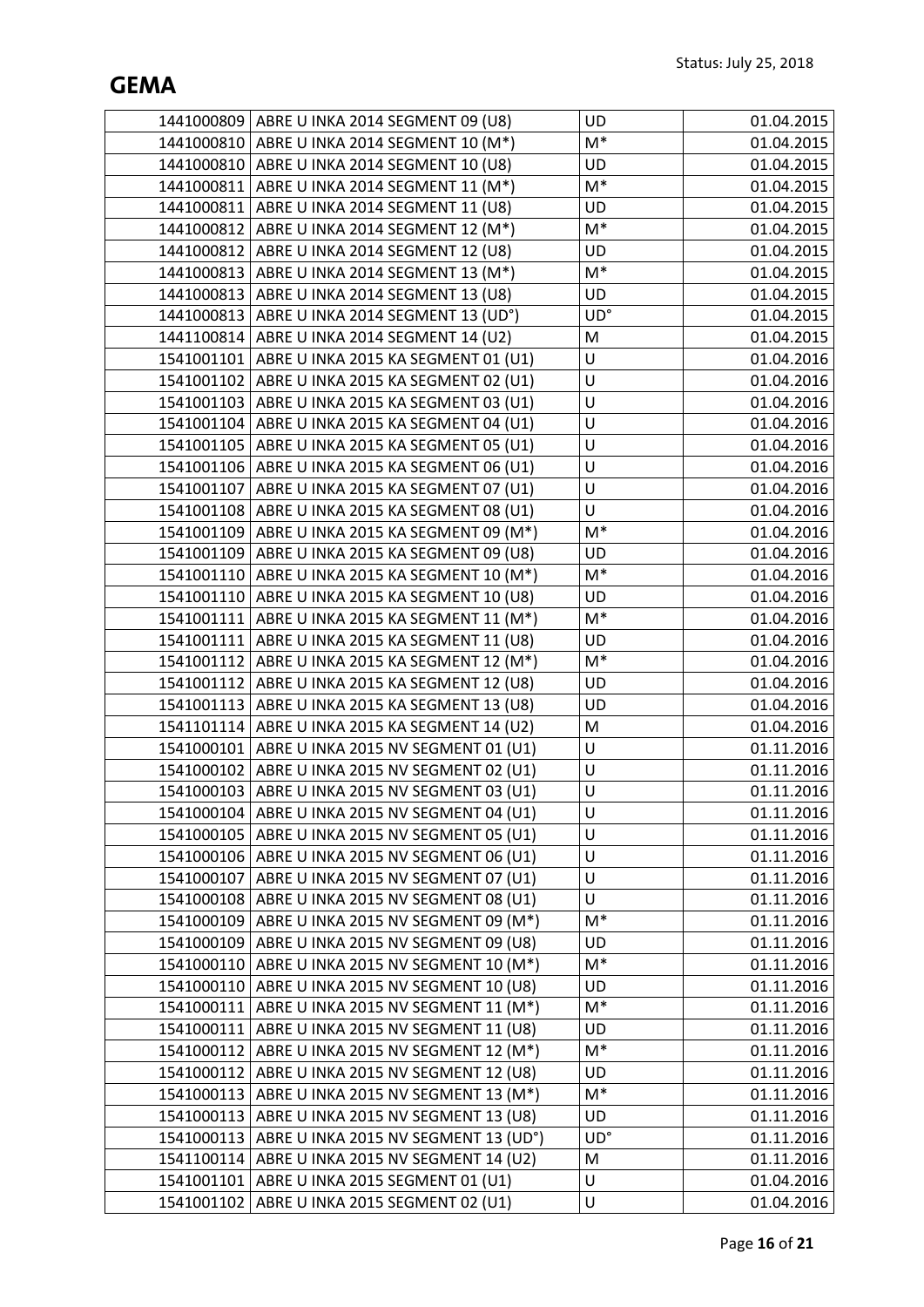|      | 1541001103   ABRE U INKA 2015 SEGMENT 03 (U1)  | U              | 01.04.2016 |
|------|------------------------------------------------|----------------|------------|
|      | 1541001104   ABRE U INKA 2015 SEGMENT 04 (U1)  | U              | 01.04.2016 |
|      | 1541001105   ABRE U INKA 2015 SEGMENT 05 (U1)  | U              | 01.04.2016 |
|      | 1541001106   ABRE U INKA 2015 SEGMENT 06 (U1)  | U              | 01.04.2016 |
|      | 1541001107   ABRE U INKA 2015 SEGMENT 07 (U1)  | U              | 01.04.2016 |
|      | 1541001108   ABRE U INKA 2015 SEGMENT 08 (U1)  | U              | 01.04.2016 |
|      | 1541001109   ABRE U INKA 2015 SEGMENT 09 (M*)  | $\mathsf{M}^*$ | 01.04.2016 |
|      | 1541001109   ABRE U INKA 2015 SEGMENT 09 (U8)  | <b>UD</b>      | 01.04.2016 |
|      | 1541001110   ABRE U INKA 2015 SEGMENT 10 (M*)  | $\mathsf{M}^*$ | 01.04.2016 |
|      | 1541001110   ABRE U INKA 2015 SEGMENT 10 (U8)  | UD             | 01.04.2016 |
|      | 1541001111   ABRE U INKA 2015 SEGMENT 11 (M*)  | $M^*$          | 01.04.2016 |
|      | 1541001111   ABRE U INKA 2015 SEGMENT 11 (U8)  | <b>UD</b>      | 01.04.2016 |
|      | 1541001112   ABRE U INKA 2015 SEGMENT 12 (M*)  | $M^*$          | 01.04.2016 |
|      | 1541001112   ABRE U INKA 2015 SEGMENT 12 (U8)  | <b>UD</b>      | 01.04.2016 |
|      | 1541001113   ABRE U INKA 2015 SEGMENT 13 (M*)  | $M^*$          | 01.04.2016 |
|      | 1541001113   ABRE U INKA 2015 SEGMENT 13 (U8)  | UD             | 01.04.2016 |
|      | 1541001113   ABRE U INKA 2015 SEGMENT 13 (UD°) | UD°            | 01.04.2016 |
|      | 1541101114   ABRE U INKA 2015 SEGMENT 14 (U2)  | M              | 01.04.2016 |
| 1204 | BT VR I I 12                                   | <b>BT VR</b>   | 01.01.2013 |
|      | 1268 BT VR I I 13                              | <b>BT VR</b>   | 01.01.2014 |
| 1317 | BTVRII14                                       | <b>BT VR</b>   | 01.01.2015 |
| 1367 | <b>BT VR I I 15</b>                            | <b>BT VR</b>   | 01.01.2016 |
| 1159 | <b>BT VR I II 11</b>                           | <b>BT VR</b>   | 01.07.2012 |
| 1236 | <b>BT VR I II 12</b>                           | <b>BT VR</b>   | 01.07.2013 |
| 1288 | <b>BT VR I II 13</b>                           | <b>BT VR</b>   | 01.07.2014 |
| 1339 | <b>BT VR I II 14</b>                           | <b>BT VR</b>   | 01.07.2015 |
| 1398 | <b>BT VR I II 15</b>                           | <b>BT VR</b>   | 01.07.2016 |
| 1205 | <b>BT VR II I 12</b>                           | <b>BT VR</b>   | 01.01.2013 |
| 1269 | <b>BT VR II I 13</b>                           | <b>BT VR</b>   | 01.01.2014 |
|      | 1318 BT VR II   14                             | <b>BT VR</b>   | 01.01.2015 |
|      | 1368 BT VR II   15                             | <b>BT VR</b>   | 01.01.2016 |
|      | 1160   BT VR II II 11                          | <b>BT VR</b>   | 01.07.2012 |
|      | 1237 BT VR II II 12                            | <b>BT VR</b>   | 01.07.2013 |
| 1289 | BT VR II II 13                                 | <b>BT VR</b>   | 01.07.2014 |
| 1340 | <b>BT VR II II 14</b>                          | <b>BT VR</b>   | 01.07.2015 |
| 1399 | <b>BT VR II II 15</b>                          | <b>BT VR</b>   | 01.07.2016 |
| 1206 | <b>BT VR III I 12</b>                          | <b>BT VR</b>   | 01.01.2013 |
| 1270 | <b>BT VR III I 13</b>                          | <b>BT VR</b>   | 01.01.2014 |
| 1319 | <b>BT VR III I 14</b>                          | <b>BT VR</b>   | 01.01.2015 |
| 1369 | <b>BT VR III I 15</b>                          | <b>BT VR</b>   | 01.01.2016 |
| 1161 | <b>BT VR III II 11</b>                         | <b>BT VR</b>   | 01.07.2012 |
| 1238 | <b>BT VR III II 12</b>                         | <b>BT VR</b>   | 01.07.2013 |
| 1290 | BT VR III II 13                                | <b>BT VR</b>   | 01.07.2014 |
| 1341 | <b>BT VR III II 14</b>                         | <b>BT VR</b>   | 01.07.2015 |
| 1400 | <b>BT VR III II 15</b>                         | <b>BT VR</b>   | 01.07.2016 |
| 1207 | BT VR IV I 12                                  | <b>BT VR</b>   | 01.01.2013 |
| 1271 | BT VR IV I 13                                  | <b>BT VR</b>   | 01.01.2014 |
| 1320 | BT VR IV I 14                                  | <b>BT VR</b>   | 01.01.2015 |
| 1370 | BT VR IV I 15                                  | <b>BT VR</b>   | 01.01.2016 |
| 1162 | BT VR IV II 11                                 | <b>BT VR</b>   | 01.07.2012 |
| 1239 | BT VR IV II 12                                 | <b>BT VR</b>   | 01.07.2013 |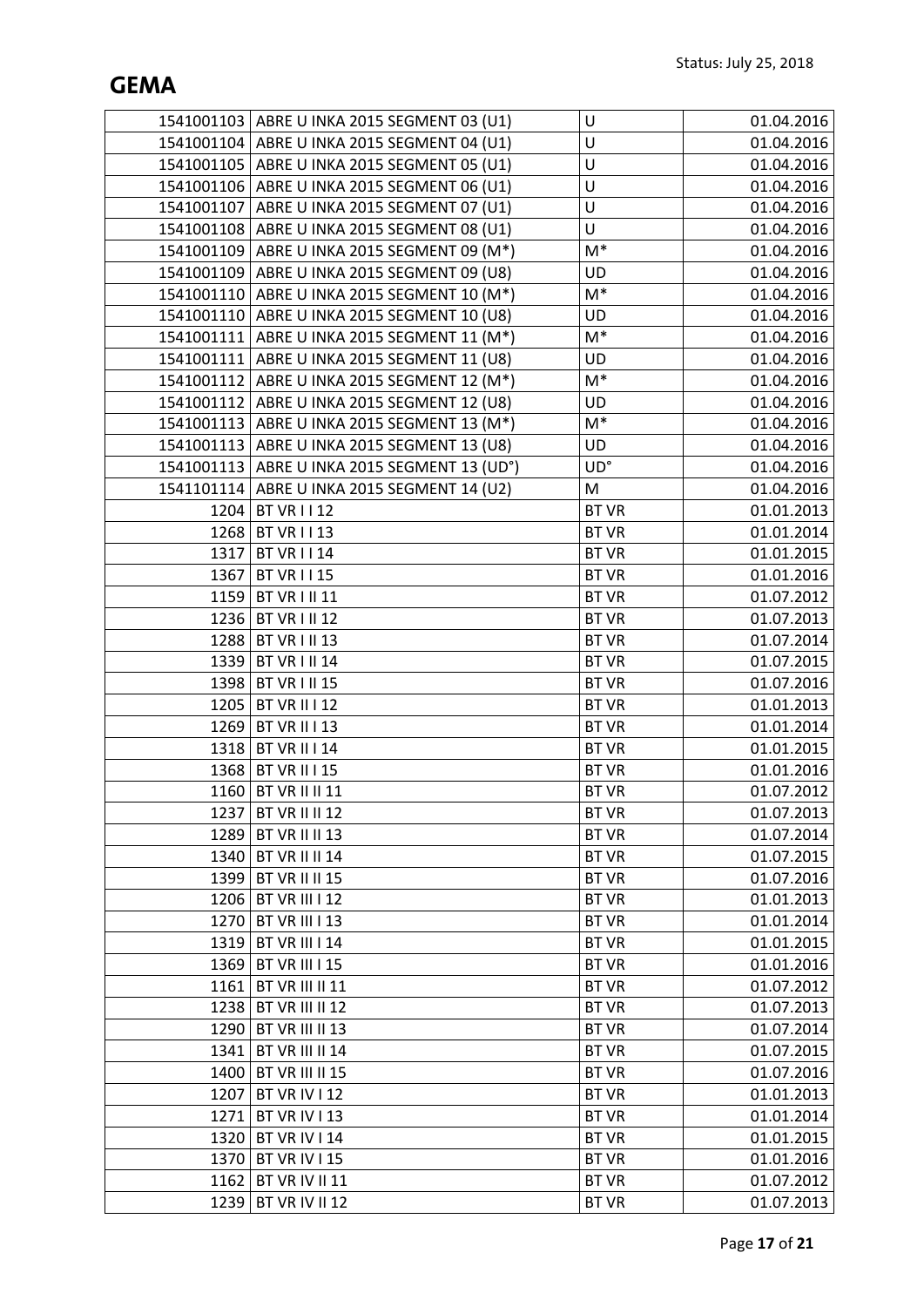|      | 1291   BT VR IV II 13<br>1342 BT VR IV II 14 | <b>BT VR</b><br><b>BT VR</b> | 01.07.2014               |
|------|----------------------------------------------|------------------------------|--------------------------|
| 1401 | BT VR IV II 15                               | <b>BT VR</b>                 | 01.07.2015               |
| 1163 | <b>KMOD 112</b>                              | <b>KMOD</b>                  | 01.07.2016<br>01.07.2012 |
| 1208 | <b>KMOD 121</b>                              | <b>KMOD</b>                  | 01.01.2013               |
| 1240 | <b>KMOD 122</b>                              | <b>KMOD</b>                  | 01.07.2013               |
| 1272 | <b>KMOD 131</b>                              | <b>KMOD</b>                  | 01.01.2014               |
| 1292 | <b>KMOD 132</b>                              | <b>KMOD</b>                  | 01.07.2014               |
| 1321 | <b>KMOD 141</b>                              | <b>KMOD</b>                  | 01.01.2015               |
| 1343 | <b>KMOD 142</b>                              | <b>KMOD</b>                  | 01.07.2015               |
| 1371 | <b>KMOD 151</b>                              | <b>KMOD</b>                  | 01.01.2016               |
| 1402 | <b>KMOD 152</b>                              | <b>KMOD</b>                  | 01.07.2016               |
| 1164 | KMOD VR 112                                  | <b>KMOD VR</b>               | 01.07.2012               |
| 1209 | KMOD VR 121                                  | <b>KMOD VR</b>               | 01.01.2013               |
| 1241 | KMOD VR 122                                  | <b>KMOD VR</b>               | 01.07.2013               |
| 1273 | KMOD VR 131                                  | <b>KMOD VR</b>               | 01.01.2014               |
| 1293 | KMOD VR 132                                  | <b>KMOD VR</b>               | 01.07.2014               |
| 1322 | KMOD VR 141                                  | <b>KMOD VR</b>               | 01.01.2015               |
| 1344 | KMOD VR 142                                  | <b>KMOD VR</b>               | 01.07.2015               |
| 1372 | KMOD VR 151                                  | <b>KMOD VR</b>               | 01.01.2016               |
| 1403 | KMOD VR 152                                  | <b>KMOD VR</b>               | 01.07.2016               |
| 1182 | MOD D 04-07 RA                               | MOD <sub>D</sub>             | 01.10.2012               |
| 1170 | <b>MOD D 08 1 RA</b>                         | MOD <sub>D</sub>             | 01.10.2012               |
| 1172 | <b>MOD D 08 2 RA</b>                         | MOD D                        | 01.10.2012               |
| 1174 | MOD D 09 1 RA                                | MOD <sub>D</sub>             | 01.10.2012               |
|      | 1176   MOD D 09 2 RA                         | MOD D                        | 01.10.2012               |
| 1178 | <b>MOD D 10 1 RA</b>                         | MOD <sub>D</sub>             | 01.10.2012               |
| 1180 | <b>MOD D 10 2 RA</b>                         | MOD D                        | 01.10.2012               |
| 1190 | <b>MOD D 112</b>                             | MOD D                        | 01.10.2012               |
|      | 1218 MOD D 12 1                              | MOD <sub>D</sub>             | 01.04.2013               |
| 1260 | <b>MOD D 122</b>                             | MOD D                        | 01.10.2013               |
|      | 1280   MOD D 13 1                            | MOD <sub>D</sub>             | 01.04.2014               |
|      | 1300   MOD D 13 2                            | MOD <sub>D</sub>             | 01.10.2014               |
|      | 1327   MOD D 14 1                            | MOD D                        | 01.04.2015               |
|      | 1359   MOD D 14 2                            | MOD D                        | 01.10.2015               |
| 1377 | MOD D 151                                    | MOD <sub>D</sub>             | 01.04.2016               |
| 1420 | <b>MOD D 152</b>                             | MOD D                        | 01.10.2016               |
| 1183 | MOD D VR 04-07 RA                            | MOD D VR                     | 01.10.2012               |
| 1171 | MOD D VR 08 1 RA                             | MOD D VR                     | 01.10.2012               |
| 1173 | MOD D VR 08 2 RA                             | MOD D VR                     | 01.10.2012               |
| 1175 | MOD D VR 09 1 RA                             | MOD D VR                     | 01.10.2012               |
| 1177 | MOD D VR 09 2 RA                             | MOD D VR                     | 01.10.2012               |
| 1179 | MOD D VR 10 1 RA                             | MOD D VR                     | 01.10.2012               |
| 1181 | MOD D VR 10 2 RA                             | MOD D VR                     | 01.10.2012               |
| 1191 | <b>MOD D VR 112</b>                          | MOD D VR                     | 01.10.2012               |
| 1219 | <b>MOD D VR 121</b>                          | MOD D VR                     | 01.04.2013               |
| 1261 | <b>MOD D VR 122</b>                          | MOD D VR                     | 01.10.2013               |
| 1281 | <b>MOD D VR 131</b>                          | MOD D VR                     | 01.04.2014               |
|      | 1301   MOD D VR 132                          | MOD D VR                     | 01.10.2014               |
| 1328 | <b>MOD D VR 141</b>                          | MOD D VR                     | 01.04.2015               |
| 1360 | <b>MOD D VR 142</b>                          | MOD D VR                     | 01.10.2015               |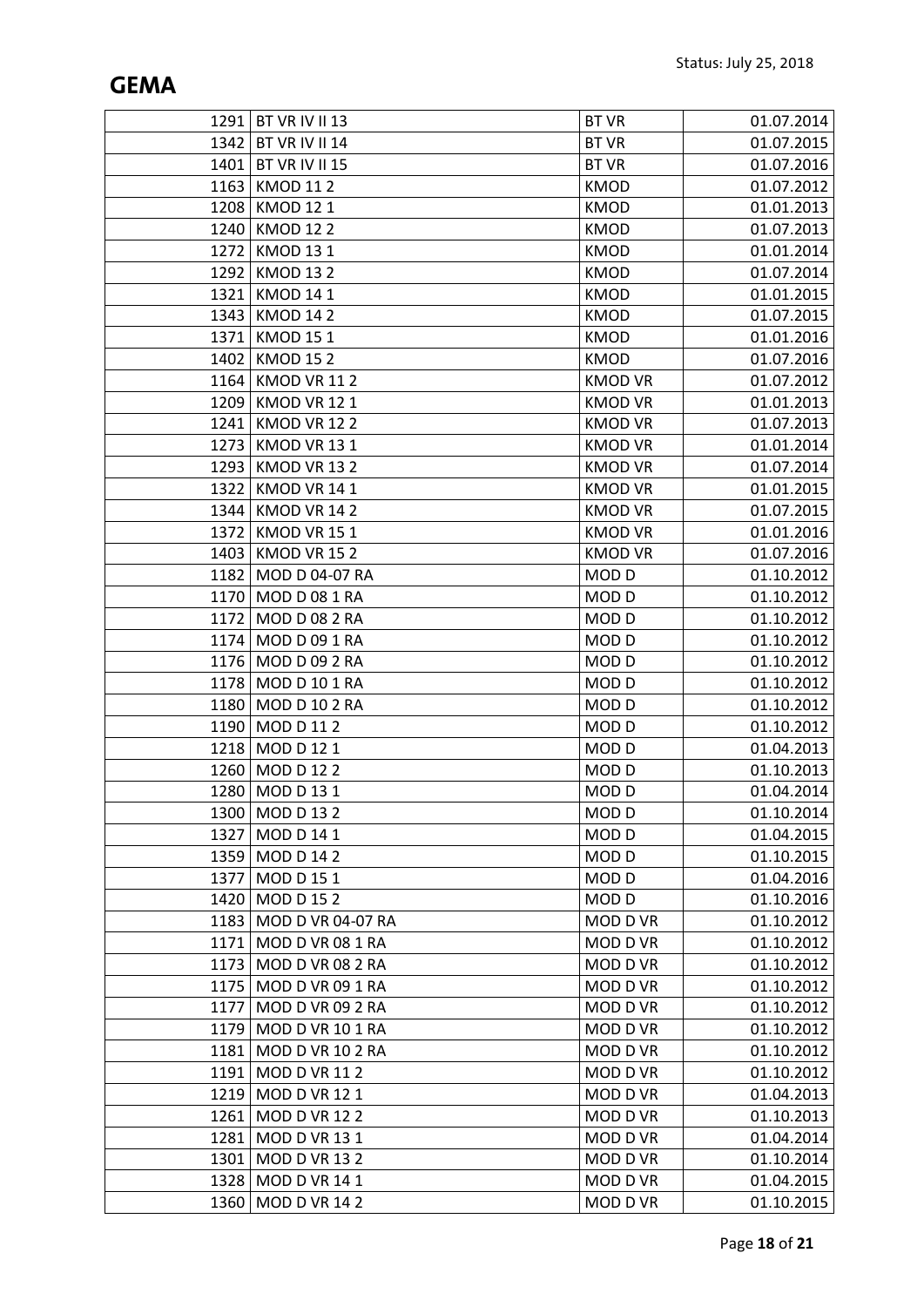|      | 1378 MOD D VR 15 1       | MOD D VR         | 01.04.2016 |
|------|--------------------------|------------------|------------|
| 1421 | <b>MOD D VR 152</b>      | MOD D VR         | 01.10.2016 |
| 1220 | MOD S 12 1               | MOD <sub>S</sub> | 01.04.2013 |
| 1262 | <b>MOD S 12 2</b>        | MOD <sub>S</sub> | 01.10.2013 |
| 1282 | MOD S 13 1               | MOD <sub>S</sub> | 01.04.2014 |
| 1302 | <b>MOD S 132</b>         | MOD <sub>S</sub> | 01.10.2014 |
|      | 1329 MOD S 14 1          | MOD <sub>S</sub> | 01.04.2015 |
| 1361 | <b>MOD S 142</b>         | MOD <sub>S</sub> | 01.10.2015 |
| 1379 | <b>MOD S 15 1</b>        | MOD <sub>S</sub> | 01.04.2016 |
| 1422 | <b>MOD S 15 2</b>        | MOD <sub>S</sub> | 01.10.2016 |
| 1221 | <b>MOD S VR 121</b>      | <b>MOD S VR</b>  | 01.04.2013 |
| 1263 | <b>MOD S VR 122</b>      | <b>MOD S VR</b>  | 01.10.2013 |
| 1283 | <b>MOD S VR 131</b>      | <b>MOD S VR</b>  | 01.04.2014 |
| 1303 | <b>MOD S VR 132</b>      | <b>MOD S VR</b>  | 01.10.2014 |
| 1330 | <b>MOD S VR 141</b>      | MOD S VR         | 01.04.2015 |
| 1362 | <b>MOD S VR 142</b>      | MOD S VR         | 01.10.2015 |
| 1380 | <b>MOD S VR 151</b>      | <b>MOD S VR</b>  | 01.04.2016 |
| 1423 | <b>MOD S VR 152</b>      | MOD S VR         | 01.10.2016 |
|      | 1200   PHO VR I 12       | PHO VR           | 01.01.2013 |
| 1201 | PHO VR I 12 EL           | PHO VR           | 01.01.2013 |
|      | 1213   PHO VR I 12 EL UE | PHO VR           | 01.04.2013 |
| 1202 | PHO VR I 12 III          | PHO VR           | 01.01.2013 |
| 1214 | PHO VR I 12 III UE       | PHO VR           | 01.04.2013 |
| 1203 | PHO VR I 12 IV           | PHO VR           | 01.01.2013 |
|      | 1215   PHO VR I 12 IV UE | PHO VR           | 01.04.2013 |
|      | 1212 PHO VR I 12 UE      | PHO VR           | 01.04.2013 |
| 1264 | PHO VR I 13              | PHO VR           | 01.01.2014 |
| 1265 | PHO VR I 13 EL           | PHO VR           | 01.01.2014 |
|      | 1275   PHO VR I 13 EL UE | PHO VR           | 01.04.2014 |
|      | 1266 PHO VR   13 III     | PHO VR           | 01.01.2014 |
| 1276 | PHO VR I 13 III UE       | PHO VR           | 01.04.2014 |
| 1267 | PHO VR I 13 IV           | PHO VR           | 01.01.2014 |
|      | 1277   PHO VR I 13 IV UE | PHO VR           | 01.04.2014 |
| 1274 | PHO VR I 13 UE           | PHO VR           | 01.04.2014 |
|      | 1313   PHO VR I 14       | PHO VR           | 01.01.2015 |
| 1314 | PHO VR I 14 EL           | PHO VR           | 01.01.2015 |
| 1324 | PHO VR I 14 EL UE        | PHO VR           | 01.04.2015 |
|      | 1315   PHO VR I 14 III   | PHO VR           | 01.01.2015 |
| 1325 | PHO VR I 14 III UE       | PHO VR           | 01.04.2015 |
| 1316 | PHO VR I 14 IV           | PHO VR           | 01.01.2015 |
|      | 1326   PHO VR   14 IV UE | PHO VR           | 01.04.2015 |
| 1323 | PHO VR I 14 UE           | PHO VR           | 01.04.2015 |
| 1363 | PHO VR I 15              | PHO VR           | 01.01.2016 |
| 1364 | PHO VR I 15 EL           | PHO VR           | 01.01.2016 |
| 1374 | PHO VR I 15 EL UE        | PHO VR           | 01.04.2016 |
| 1365 | PHO VR I 15 III          | PHO VR           | 01.01.2016 |
| 1375 | PHO VR I 15 III UE       | PHO VR           | 01.04.2016 |
| 1366 | PHO VR I 15 IV           | PHO VR           | 01.01.2016 |
| 1376 | PHO VR I 15 IV UE        | PHO VR           | 01.04.2016 |
| 1373 | PHO VR I 15 UE           | PHO VR           | 01.04.2016 |
| 1155 | PHO VR II 11             | PHO VR           | 01.07.2012 |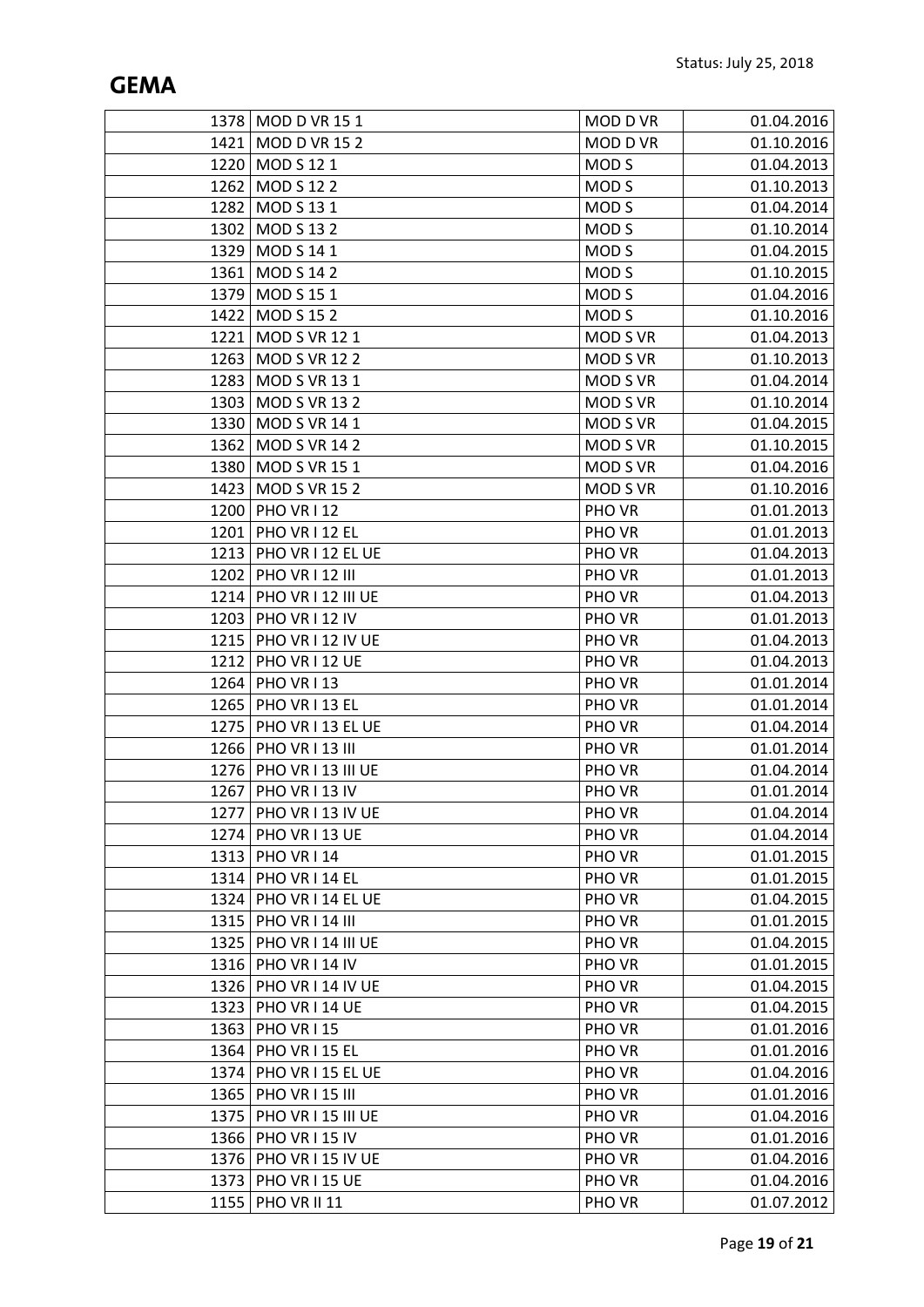|      | 1156   PHO VR II 11 EL     | <b>PHO VR</b> | 01.07.2012 |
|------|----------------------------|---------------|------------|
|      | 1185   PHO VR II 11 EL UE  | PHO VR        | 01.10.2012 |
| 1157 | PHO VR II 11 III           | PHO VR        | 01.07.2012 |
| 1186 | PHO VR II 11 III UE        | PHO VR        | 01.10.2012 |
| 1158 | PHO VR II 11 IV            | PHO VR        | 01.07.2012 |
| 1187 | PHO VR II 11 IV UE         | PHO VR        | 01.10.2012 |
| 1184 | PHO VR II 11 UE            | PHO VR        | 01.10.2012 |
|      | 1232 PHO VR II 12          | PHO VR        | 01.07.2013 |
| 1233 | PHO VR II 12 EL            | PHO VR        | 01.07.2013 |
| 1255 | PHO VR II 12 EL UE         | PHO VR        | 01.10.2013 |
| 1234 | PHO VR II 12 III           | PHO VR        | 01.07.2013 |
| 1256 | PHO VR II 12 III UE        | PHO VR        | 01.10.2013 |
| 1235 | PHO VR II 12 IV            | PHO VR        | 01.07.2013 |
| 1257 | PHO VR II 12 IV UE         | PHO VR        | 01.10.2013 |
| 1254 | PHO VR II 12 UE            | PHO VR        | 01.10.2013 |
| 1284 | PHO VR II 13               | PHO VR        | 01.07.2014 |
| 1285 | PHO VR II 13 EL            | PHO VR        | 01.07.2014 |
| 1295 | PHO VR II 13 EL UE         | PHO VR        | 01.10.2014 |
| 1286 | <b>PHO VR II 13 III</b>    | PHO VR        | 01.07.2014 |
|      | 1296   PHO VR II 13 III UE | PHO VR        | 01.10.2014 |
| 1287 | PHO VR II 13 IV            | PHO VR        | 01.07.2014 |
| 1297 | PHO VR II 13 IV UE         | PHO VR        | 01.10.2014 |
| 1294 | PHO VR II 13 UE            | <b>PHO VR</b> | 01.10.2014 |
| 1335 | PHO VR II 14               | PHO VR        | 01.07.2015 |
| 1336 | PHO VR II 14 EL            | PHO VR        | 01.07.2015 |
| 1354 | PHO VR II 14 EL UE         | PHO VR        | 01.10.2015 |
| 1337 | PHO VR II 14 III           | PHO VR        | 01.07.2015 |
| 1355 | PHO VR II 14 III UE        | PHO VR        | 01.10.2015 |
| 1338 | PHO VR II 14 IV            | PHO VR        | 01.07.2015 |
| 1356 | PHO VR II 14 IV UE         | PHO VR        | 01.10.2015 |
| 1353 | PHO VR II 14 UE            | PHO VR        | 01.10.2015 |
|      | 1394   PHO VR II 15        | PHO VR        | 01.07.2016 |
| 1395 | PHO VR II 15 EL            | PHO VR        | 01.07.2016 |
|      | 1415   PHO VR II 15 EL UE  | PHO VR        | 01.10.2016 |
| 1396 | PHO VR II 15 III           | PHO VR        | 01.07.2016 |
|      | 1416   PHO VR II 15 III UE | PHO VR        | 01.10.2016 |
| 1397 | PHO VR II 15 IV            | PHO VR        | 01.07.2016 |
| 1417 | PHO VR II 15 IV UE         | PHO VR        | 01.10.2016 |
| 1414 | PHO VR II 15 UE            | PHO VR        | 01.10.2016 |
| 1188 | <b>WEB 112</b>             | <b>WEB</b>    | 01.10.2012 |
| 1216 | <b>WEB 121</b>             | <b>WEB</b>    | 01.04.2013 |
| 1258 | <b>WEB 122</b>             | <b>WEB</b>    | 01.10.2013 |
| 1278 | <b>WEB 131</b>             | <b>WEB</b>    | 01.04.2014 |
| 1298 | <b>WEB 132</b>             | <b>WEB</b>    | 01.10.2014 |
| 1333 | <b>WEB 141</b>             | <b>WEB</b>    | 01.04.2015 |
| 1357 | <b>WEB 142</b>             | <b>WEB</b>    | 01.10.2015 |
| 1381 | <b>WEB 151</b>             | <b>WEB</b>    | 01.04.2016 |
| 1418 | <b>WEB 152</b>             | <b>WEB</b>    | 01.10.2016 |
| 1189 | <b>WEB VR 112</b>          | <b>WEB VR</b> | 01.10.2012 |
| 1217 | <b>WEB VR 121</b>          | <b>WEB VR</b> | 01.04.2013 |
| 1259 | <b>WEB VR 122</b>          | <b>WEB VR</b> | 01.10.2013 |